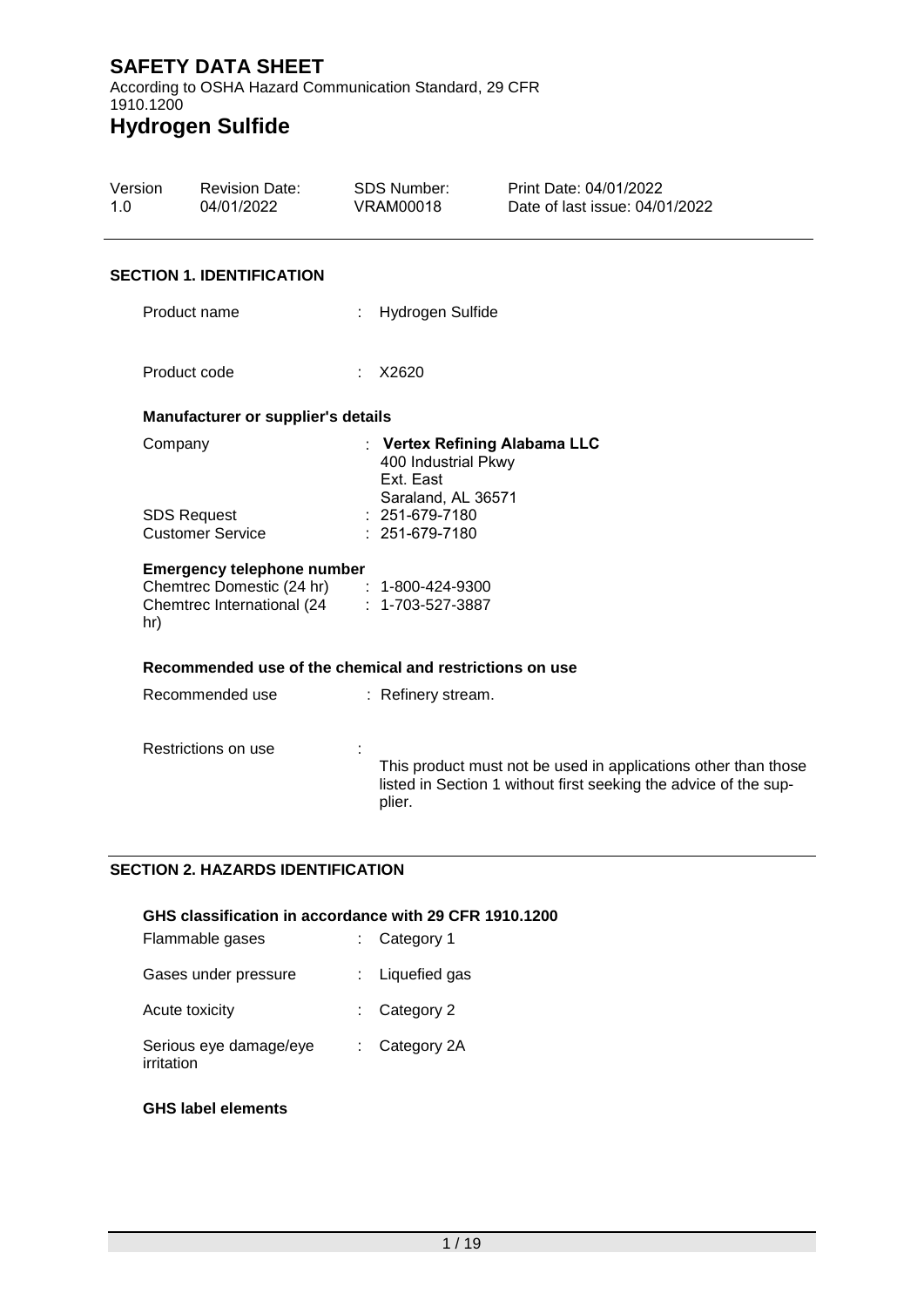According to OSHA Hazard Communication Standard, 29 CFR 1910.1200

# **Hydrogen Sulfide**

| Hazard pictograms<br>Signal word<br><b>Hazard statements</b><br>Precautionary statements |                                                                                                           |                                                                                                                                                                                                                                                                                                                                                                          |
|------------------------------------------------------------------------------------------|-----------------------------------------------------------------------------------------------------------|--------------------------------------------------------------------------------------------------------------------------------------------------------------------------------------------------------------------------------------------------------------------------------------------------------------------------------------------------------------------------|
|                                                                                          |                                                                                                           |                                                                                                                                                                                                                                                                                                                                                                          |
|                                                                                          | Danger<br>÷                                                                                               |                                                                                                                                                                                                                                                                                                                                                                          |
|                                                                                          | PHYSICAL HAZARDS:<br><b>HEALTH HAZARDS:</b><br>H330 Fatal if inhaled.<br>H400 Very toxic to aquatic life. | H220 Extremely flammable gas.<br>H280 Contains gas under pressure; may explode if heated.<br>H319 Causes serious eye irritation.<br><b>ENVIRONMENTAL HAZARDS:</b>                                                                                                                                                                                                        |
|                                                                                          | ÷<br><b>Prevention:</b><br>No smoking.<br>P260 Do not breathe gas.<br>tion.                               | P210 Keep away from heat/sparks/open flames/hot surfaces.<br>P243 Take precautionary measures against static discharge.<br>P284 In case of inadequate ventilation wear respiratory protec-                                                                                                                                                                               |
|                                                                                          | <b>Response:</b><br>stopped safely.<br>instructions on this label).                                       | P304 + P340 IF INHALED: Remove victim to fresh air and keep<br>at rest in a position comfortable for breathing.<br>P377 Leaking gas fire: Do not extinguish, unless leak can be<br>P381 Eliminate all ignition sources if safe to do so.<br>P310 Immediately call a POISON CENTER or doctor/ physician.<br>P320 Specific treatment is urgent (see supplemental first aid |
| Other hazards which do not result in classification                                      | Storage:<br>place.                                                                                        | P410 + P403 Protect from sunlight. Store in a well-ventilated                                                                                                                                                                                                                                                                                                            |

High gas concentrations will displace available air; unconsciousness and death may occur suddenly from lack of oxygen.

Exposure to rapidly expanding gases may cause frost burns to eyes and/or skin.

Vapours are heavier than air. Vapours may travel across the ground and reach remote ignition sources causing a flashback fire danger.

Electrostatic charges may be generated during pumping. Electrostatic discharge may cause fire. If sufficient charge is allowed to accumulate, electrostatic discharge and ignition of flammable airvapour mixtures can occur.

Hydrogen sulphide is highly toxic and may be fatal if inhaled.

Irritating to eyes.

Hydrogen sulphide (H2S), an extremely flammable and toxic gas, and other hazardous vapours may evolve and collect in the headspace of storage tanks, transport vessels and other enclosed containers.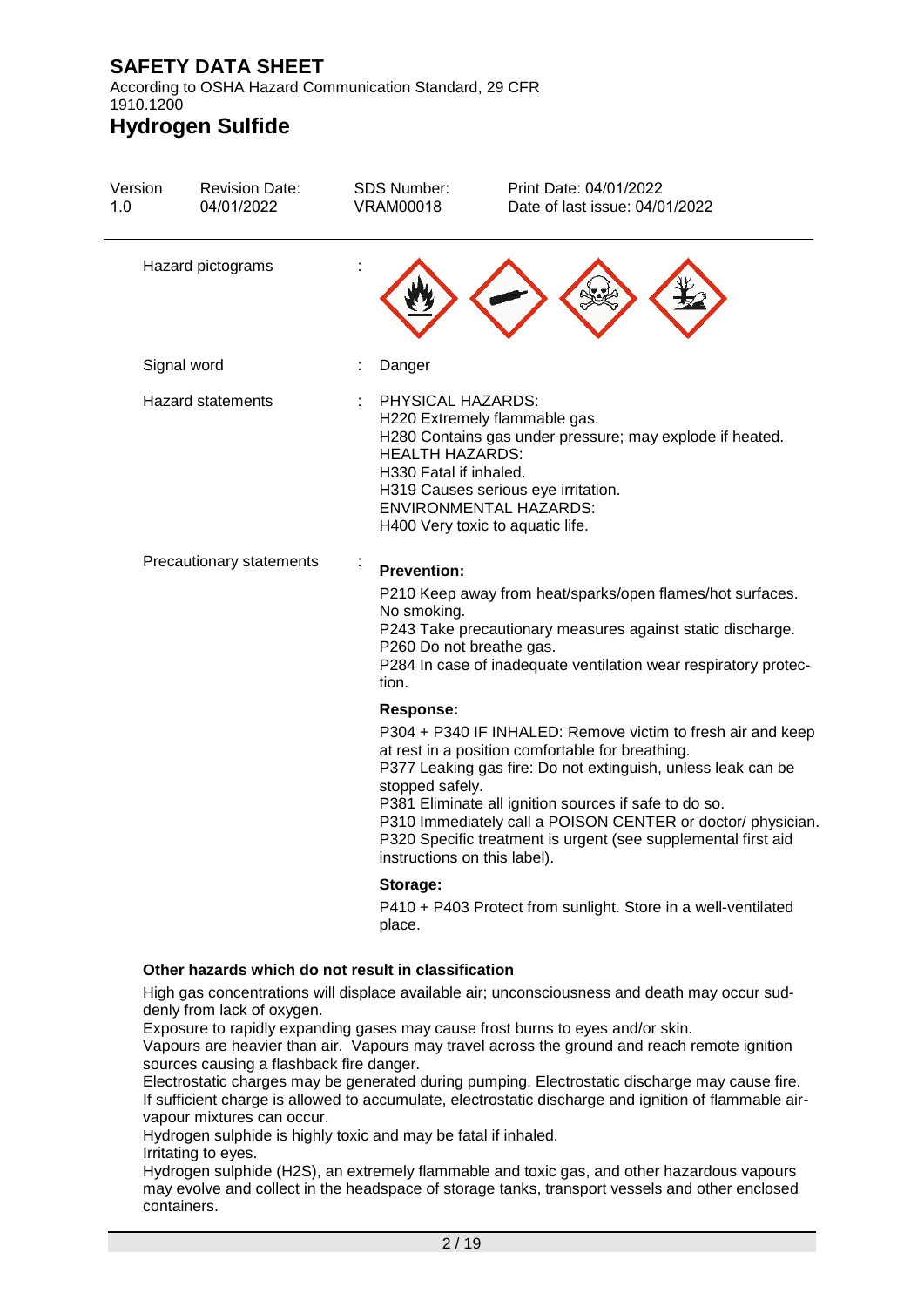According to OSHA Hazard Communication Standard, 29 CFR 1910.1200

# **Hydrogen Sulfide**

| Version | <b>Revision Date:</b> | SDS Number: | Print Date: 04/01/2022         |
|---------|-----------------------|-------------|--------------------------------|
| 1.0     | 04/01/2022            | VRAM00018   | Date of last issue: 04/01/2022 |

Breathing of high vapour concentrations may cause central nervous system (CNS) depression resulting in dizziness, light-headedness, headache, nausea and loss of coordination. Continued inhalation may result in unconsciousness and death. The classification of this material is based on OSHA HCS 2012 criteria.

### **SECTION 3. COMPOSITION/INFORMATION ON INGREDIENTS**

#### **Hazardous components**

| Chemical name    | Synonyms                            | CAS-No.   | Concentration (% w/w) |
|------------------|-------------------------------------|-----------|-----------------------|
| Hydrogen sulfide | <b>hydrogen sul-</b><br>phide (Gas) | 7783-06-4 | $\leq$ 100            |

#### **SECTION 4. FIRST-AID MEASURES**

| If inhaled                                                        |    | Do not attempt to rescue the victim unless proper respiratory<br>protection is worn. If the victim has difficulty breathing or tight-<br>ness of the chest, is dizzy, vomiting, or unresponsive, give<br>100% oxygen with rescue breathing or Cardiopulmonary Re-<br>suscitation (CPR) as required and transport to the nearest<br>medical facility.<br>Casualties suffering ill effects as a result of exposure to hy-<br>drogen sulphide should be removed to fresh air. |
|-------------------------------------------------------------------|----|----------------------------------------------------------------------------------------------------------------------------------------------------------------------------------------------------------------------------------------------------------------------------------------------------------------------------------------------------------------------------------------------------------------------------------------------------------------------------|
| In case of skin contact                                           |    | Do not remove clothing that adheres to skin due to freezing.<br>In the event of frostbite, slowly warm the exposed area by<br>rinsing with warm water. Otherwise:<br>Obtain medical treatment immediately.<br>Contaminated clothing may be a fire hazard and therefore<br>should be soaked with water before being removed.<br>Loosen tight clothing.<br>Keep warm and at rest.                                                                                            |
| In case of eye contact                                            |    | In the event of frostbite, slowly warm the exposed area by<br>rinsing with warm water. Otherwise:<br>Flush eyes with water while holding eyelids open. Rest eyes<br>for 30 minutes. If redness, burning, blurred vision, or swelling<br>persist transport to the nearest medical facility for additional<br>treatment.<br>Eye irritation signs and symptoms may include a burning sen-<br>sation, redness, swelling, and/or blurred vision.                                |
| If swallowed                                                      |    | In the unlikely event of ingestion, obtain medical attention<br>immediately.                                                                                                                                                                                                                                                                                                                                                                                               |
| Most important symptoms<br>and effects, both acute and<br>delayed | ÷. | Respiratory irritation signs and symptoms may include a tem-<br>porary burning sensation of the nose and throat, coughing,<br>and/or difficulty breathing.<br>High concentrations may cause central nervous system de-<br>pression resulting in headaches, dizziness and nausea; con-<br>tinued inhalation may result in unconsciousness and/or death.                                                                                                                     |
| Protection of first-aiders                                        |    | When administering first aid, ensure that you are wearing the                                                                                                                                                                                                                                                                                                                                                                                                              |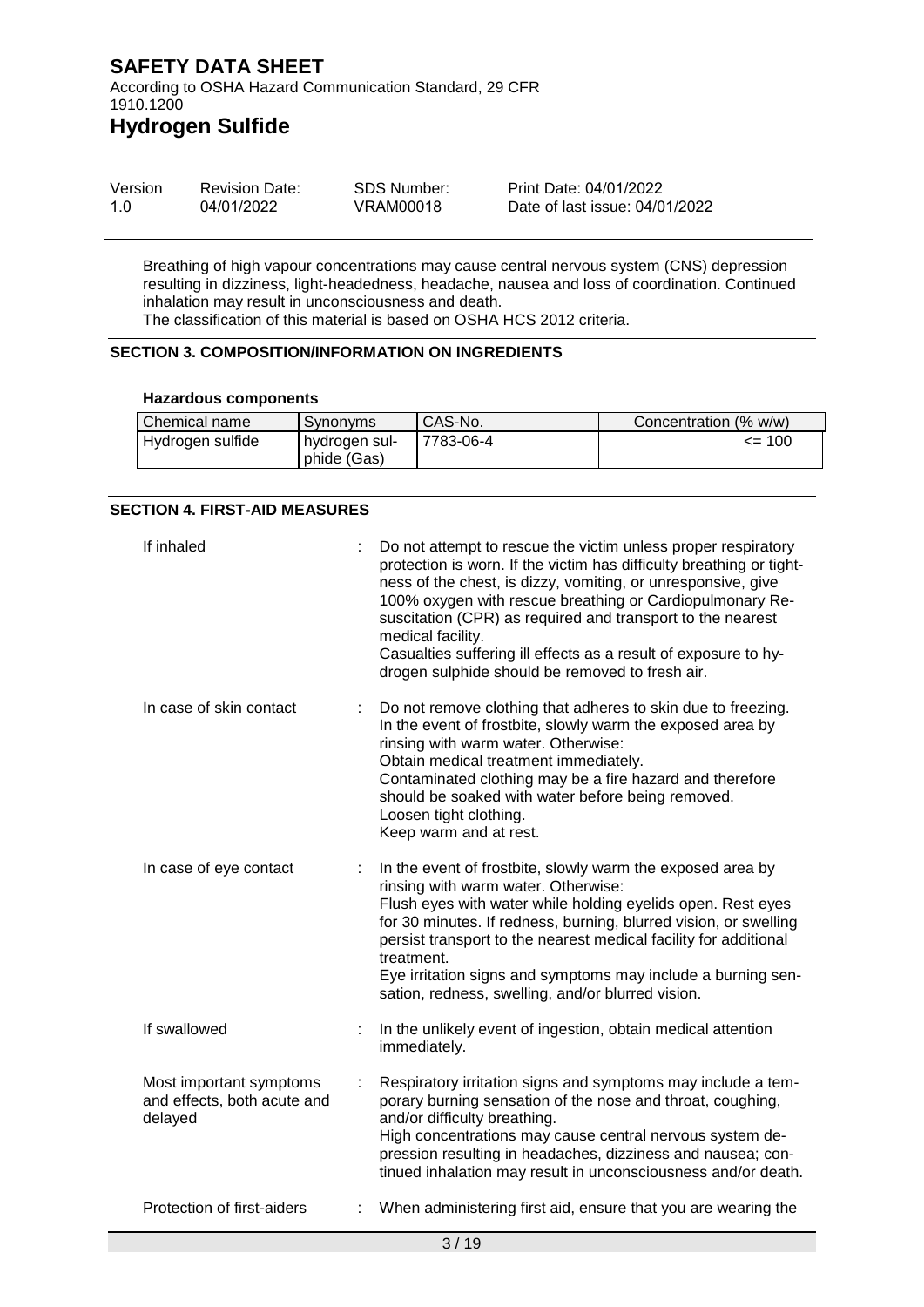According to OSHA Hazard Communication Standard, 29 CFR 1910.1200

# **Hydrogen Sulfide**

| Version<br>1.0 | <b>Revision Date:</b><br>04/01/2022                                              | <b>SDS Number:</b><br>VRAM00018                                                                                                     | Print Date: 04/01/2022<br>Date of last issue: 04/01/2022                                                                                                                                                                                           |
|----------------|----------------------------------------------------------------------------------|-------------------------------------------------------------------------------------------------------------------------------------|----------------------------------------------------------------------------------------------------------------------------------------------------------------------------------------------------------------------------------------------------|
|                | Indication of any immediate<br>medical attention and special<br>treatment needed | incident, injury and surroundings.<br>son Control Center for guidance.<br>Treat symptomatically.<br>Administer oxygen if necessary. | appropriate personal protective equipment according to the<br>Hydrogen sulphide (H2S) - CNS asphyxiant. May cause rhini-<br>tis, bronchitis and occasionally pulmonary oedema after se-<br>vere exposure. CONSIDER: Oxygen therapy. Consult a Poi- |
|                |                                                                                  |                                                                                                                                     |                                                                                                                                                                                                                                                    |

#### **SECTION 5. FIRE-FIGHTING MEASURES**

| Suitable extinguishing media                     |      | Shut off supply. If not possible and no risk to surroundings, let<br>the fire burn itself out.<br>Use foam, water fog for major fires.<br>Use dry chemical powder, carbon dioxide, sand or earth for<br>minor fires.                                                                                                                                                                                                                                          |
|--------------------------------------------------|------|---------------------------------------------------------------------------------------------------------------------------------------------------------------------------------------------------------------------------------------------------------------------------------------------------------------------------------------------------------------------------------------------------------------------------------------------------------------|
| Unsuitable extinguishing<br>media                |      | Do not use direct water jets on the burning product as they<br>could cause a steam explosion and spread of the fire.<br>Simultaneous use of foam and water on the same surface is<br>to be avoided as water destroys the foam.                                                                                                                                                                                                                                |
| Specific hazards during fire-<br>fighting        | ÷    | Hazardous combustion products may include:<br>Carbon monoxide may be evolved if incomplete combustion<br>occurs.<br>Unidentified organic and inorganic compounds.<br>Sustained fire attack on vessels may result in a Boiling Liquid<br>Expanding Vapor Explosion (BLEVE).<br>Contents are under pressure and can explode when exposed<br>to heat or flames.<br>The vapour is heavier than air, spreads along the ground and<br>distant ignition is possible. |
| Specific extinguishing meth-<br>ods              |      | Use extinguishing measures that are appropriate to local cir-<br>cumstances and the surrounding environment.                                                                                                                                                                                                                                                                                                                                                  |
| Further information                              |      | Clear fire area of all non-emergency personnel.<br>Keep adjacent containers cool by spraying with water.<br>If possible remove containers from the danger zone.<br>If the fire cannot be extinguished the only course of action is<br>to evacuate immediately.                                                                                                                                                                                                |
| Special protective equipment<br>for firefighters | - 11 | Proper protective equipment including chemical resistant<br>gloves are to be worn; chemical resistant suit is indicated if<br>large contact with spilled product is expected. Self-Contained<br>Breathing Apparatus must be worn when approaching a fire in<br>a confined space. Select fire fighter's clothing approved to<br>relevant Standards (e.g. Europe: EN469).                                                                                       |

#### **SECTION 6. ACCIDENTAL RELEASE MEASURES**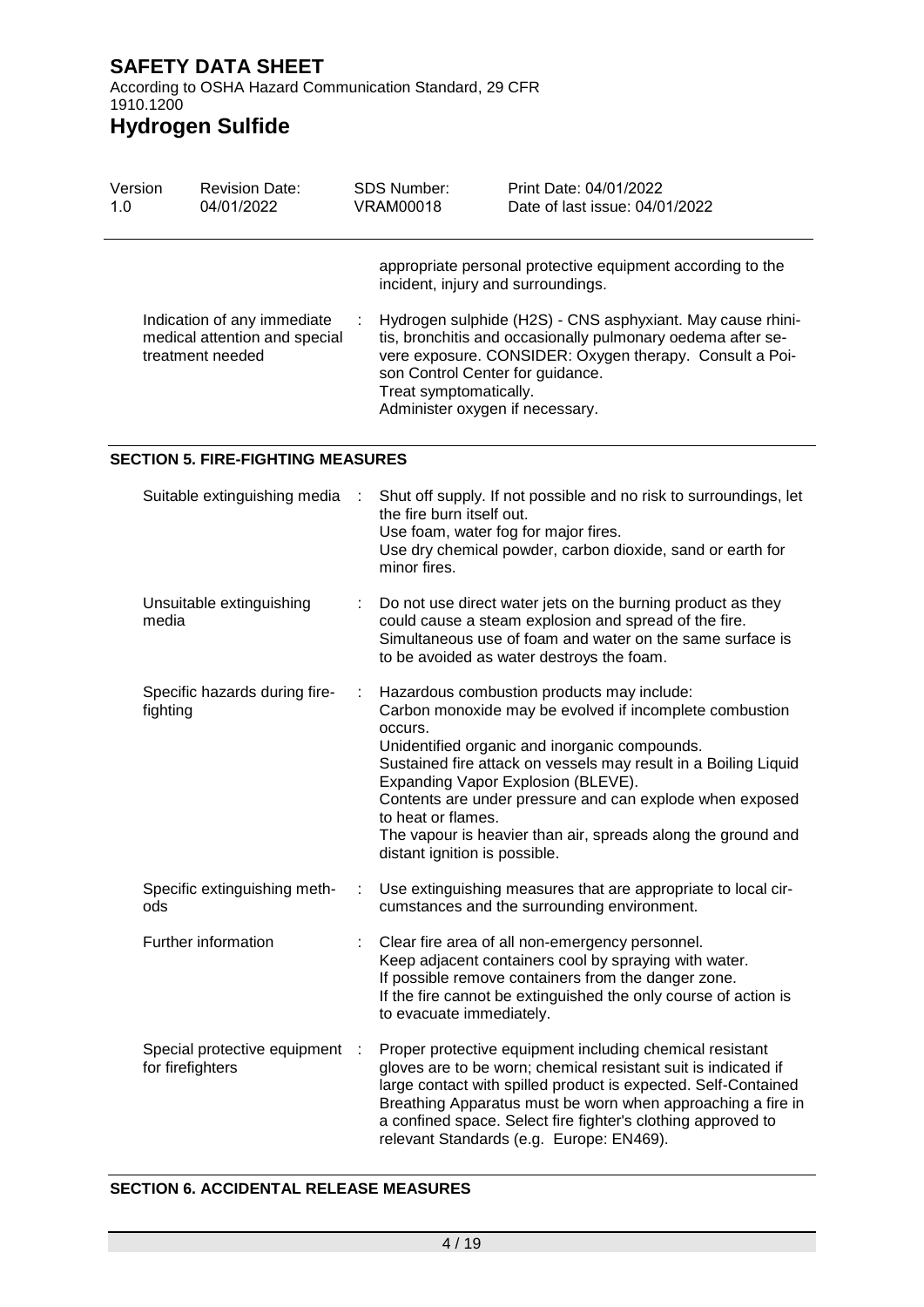According to OSHA Hazard Communication Standard, 29 CFR 1910.1200

# **Hydrogen Sulfide**

| Version<br>1.0                                                                  |  | <b>Revision Date:</b><br>04/01/2022                      | <b>SDS Number:</b><br><b>VRAM00018</b>                                                                                                                                                                                                                                                                                                                                                                                                                                                                                                                                                    | Print Date: 04/01/2022<br>Date of last issue: 04/01/2022                                                                                                                                                                                                                                                                                                                                                    |
|---------------------------------------------------------------------------------|--|----------------------------------------------------------|-------------------------------------------------------------------------------------------------------------------------------------------------------------------------------------------------------------------------------------------------------------------------------------------------------------------------------------------------------------------------------------------------------------------------------------------------------------------------------------------------------------------------------------------------------------------------------------------|-------------------------------------------------------------------------------------------------------------------------------------------------------------------------------------------------------------------------------------------------------------------------------------------------------------------------------------------------------------------------------------------------------------|
| Personal precautions, protec- :<br>tive equipment and emer-<br>gency procedures |  | the area.                                                | Shut off leaks, if possible without personal risks. Remove all<br>possible sources of ignition in the surrounding area and evac-<br>uate all personnel. Attempt to disperse the gas or to direct its<br>flow to a safe location for example by using fog sprays. Take<br>precautionary measures against static discharge. Ensure elec-<br>trical continuity by bonding and grounding (earthing) all<br>equipment. Monitor area with combustible gas meter.<br>Test atmosphere for flammable gas concentrations to ensure<br>safe working conditions before personnel are allowed to enter |                                                                                                                                                                                                                                                                                                                                                                                                             |
|                                                                                 |  | <b>Environmental precautions</b>                         | nation.                                                                                                                                                                                                                                                                                                                                                                                                                                                                                                                                                                                   | Use appropriate containment to avoid environmental contami-                                                                                                                                                                                                                                                                                                                                                 |
|                                                                                 |  | Methods and materials for<br>containment and cleaning up | Allow to evaporate.                                                                                                                                                                                                                                                                                                                                                                                                                                                                                                                                                                       | Attempt to disperse the gas or to direct its flow to a safe loca-<br>tion, for example by using fog sprays.                                                                                                                                                                                                                                                                                                 |
|                                                                                 |  |                                                          |                                                                                                                                                                                                                                                                                                                                                                                                                                                                                                                                                                                           | Avoid contact with skin, eyes and clothing.<br>Evacuate the area of all non-essential personnel.<br>Ventilate contaminated area thoroughly.<br>Take precautionary measures against static discharges.                                                                                                                                                                                                       |
|                                                                                 |  | Additional advice                                        | this Safety Data Sheet.<br>enters surface water drains.                                                                                                                                                                                                                                                                                                                                                                                                                                                                                                                                   | : For guidance on selection of personal protective equipment<br>see Chapter 8 of this Safety Data Sheet.<br>Notify authorities if any exposure to the general public or the<br>environment occurs or is likely to occur.<br>For guidance on disposal of spilled material see Chapter 13 of<br>Vapour may form an explosive mixture with air.<br>Risk of explosion. Inform the emergency services if product |

### **SECTION 7. HANDLING AND STORAGE**

| <b>Technical measures</b> | : Avoid breathing of or direct contact with material. Only use in<br>well ventilated areas. Wash thoroughly after handling. For<br>guidance on selection of personal protective equipment see<br>Chapter 8 of this Safety Data Sheet.<br>Use the information in this data sheet as input to a risk as-<br>sessment of local circumstances to help determine appropri-<br>ate controls for safe handling, storage and disposal of this<br>material.<br>Air-dry contaminated clothing in a well-ventilated area before<br>laundering.<br>Use local exhaust ventilation if there is risk of inhalation of<br>vapours, mists or aerosols.<br>Take precautionary measures against static discharges. |
|---------------------------|-------------------------------------------------------------------------------------------------------------------------------------------------------------------------------------------------------------------------------------------------------------------------------------------------------------------------------------------------------------------------------------------------------------------------------------------------------------------------------------------------------------------------------------------------------------------------------------------------------------------------------------------------------------------------------------------------|
| Advice on safe handling   | : Ensure that all local regulations regarding handling and stor-<br>age facilities are followed.<br>This product is intended for use in closed systems only.                                                                                                                                                                                                                                                                                                                                                                                                                                                                                                                                    |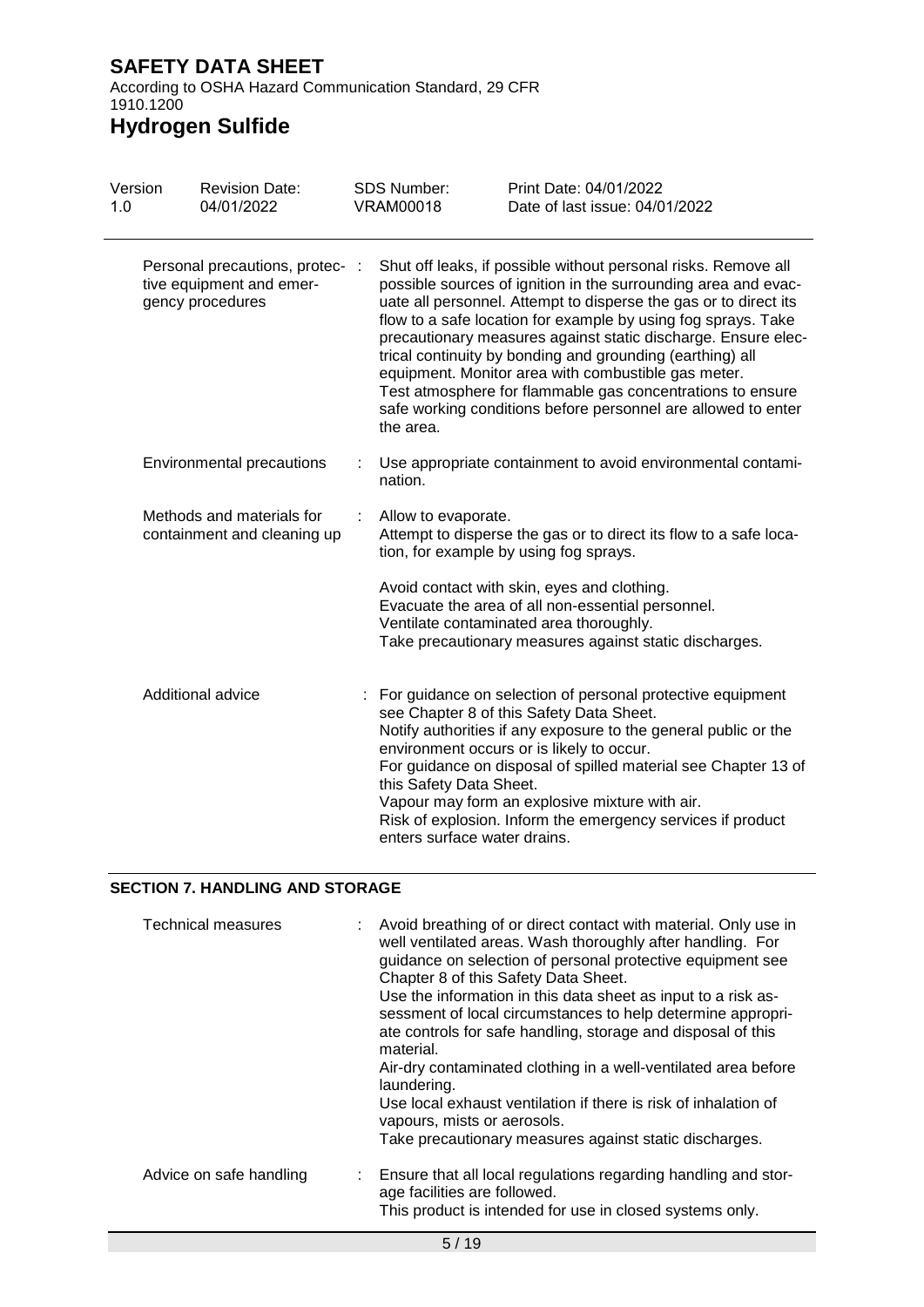According to OSHA Hazard Communication Standard, 29 CFR 1910.1200

| Version<br>1.0 | <b>Revision Date:</b><br>04/01/2022           | <b>SDS Number:</b><br><b>VRAM00018</b>         | Print Date: 04/01/2022<br>Date of last issue: 04/01/2022                                                                                                                                                                                                                                                                                                                                                                                                                                                                                                                                                                                                                                                                                                                                                                                                 |
|----------------|-----------------------------------------------|------------------------------------------------|----------------------------------------------------------------------------------------------------------------------------------------------------------------------------------------------------------------------------------------------------------------------------------------------------------------------------------------------------------------------------------------------------------------------------------------------------------------------------------------------------------------------------------------------------------------------------------------------------------------------------------------------------------------------------------------------------------------------------------------------------------------------------------------------------------------------------------------------------------|
|                |                                               | sources. Avoid sparks.<br>Earth all equipment. | This product can create a low temperature exposure hazard<br>when released as a liquid.<br>Extinguish any naked flames. Do not smoke. Remove ignition<br>Avoid prolonged or repeated contact with skin.<br>Electrostatic charges may be generated during pumping. Elec-<br>trostatic discharge may cause fire.<br>Use local exhaust ventilation if there is risk of inhalation of<br>vapours, mists or aerosols.                                                                                                                                                                                                                                                                                                                                                                                                                                         |
|                | Avoidance of contact                          | ÷                                              | Strong oxidising agents.                                                                                                                                                                                                                                                                                                                                                                                                                                                                                                                                                                                                                                                                                                                                                                                                                                 |
|                | <b>Product Transfer</b>                       |                                                | Do not use compressed air for filling discharge or handling.<br>Electrostatic charges may be generated during pumping. Elec-<br>trostatic discharge may cause fire. Delivery lines may become<br>cold enough to present a cold burns hazard. Ensure electrical<br>continuity by bonding and grounding (earthing) all equipment.<br>Restrict line velocity during pumping in order to avoid genera-<br>tion of electrostatic discharge. The inherent toxic and olfactory<br>(sense of smell) fatiguing properties of hydrogen sulphide<br>require that air monitoring alarms be used if concentrations<br>are expected to reach harmful levels such as in enclosed<br>spaces, heated transport vessels and spill or leak situations. If<br>the air concentration exceeds 10 ppm, the area should be<br>evacuated unless respiratory protection is in use. |
|                | Further information on stor-<br>age stability | other strong oxidizers.<br>ble.                | Store only in purpose-designed, appropriately labelled pres-<br>sure vessels or cylinders.<br>Must be stored in a well-ventilated area, away from sunlight,<br>ignition sources and other sources of heat.<br>Do not store near cylinders containing compressed oxygen or<br>The vapours in the head space of the storage vessel may lie<br>in the flammable/explosive range and hence may be flamma-<br>Refer to section 15 for any additional specific legislation cov-<br>ering the packaging and storage of this product.                                                                                                                                                                                                                                                                                                                            |
|                | Packaging material                            | GB, Neoprene (CR).                             | Suitable material: For containers and container linings, use<br>materials specifically approved for use with this product., Ex-<br>amples of suitable materials are: PA-11, PEEK, PVDF, PTFE,<br>GRE (Epoxy), GRVE (vinyl ester), Viton (FKM), type F and<br>Unsuitable material: Some forms of cast iron., Examples of<br>materials to avoid are: ABS, polymethyl methacrylate<br>(PMMA), polyethylene (PE / HDPE), polypropylene (PP),<br>PVC, natural rubber (NR), Nitrile (NBR) ethylene propylene<br>rubber (EPDM), Butyl (IIR), Hypalon (CSM), polystyrene, pol-<br>yvinyl chloride (PVC), polyisobutylene., For containers and<br>container linings, aluminium should not be used if there is a<br>risk of caustic contamination of the product.                                                                                                  |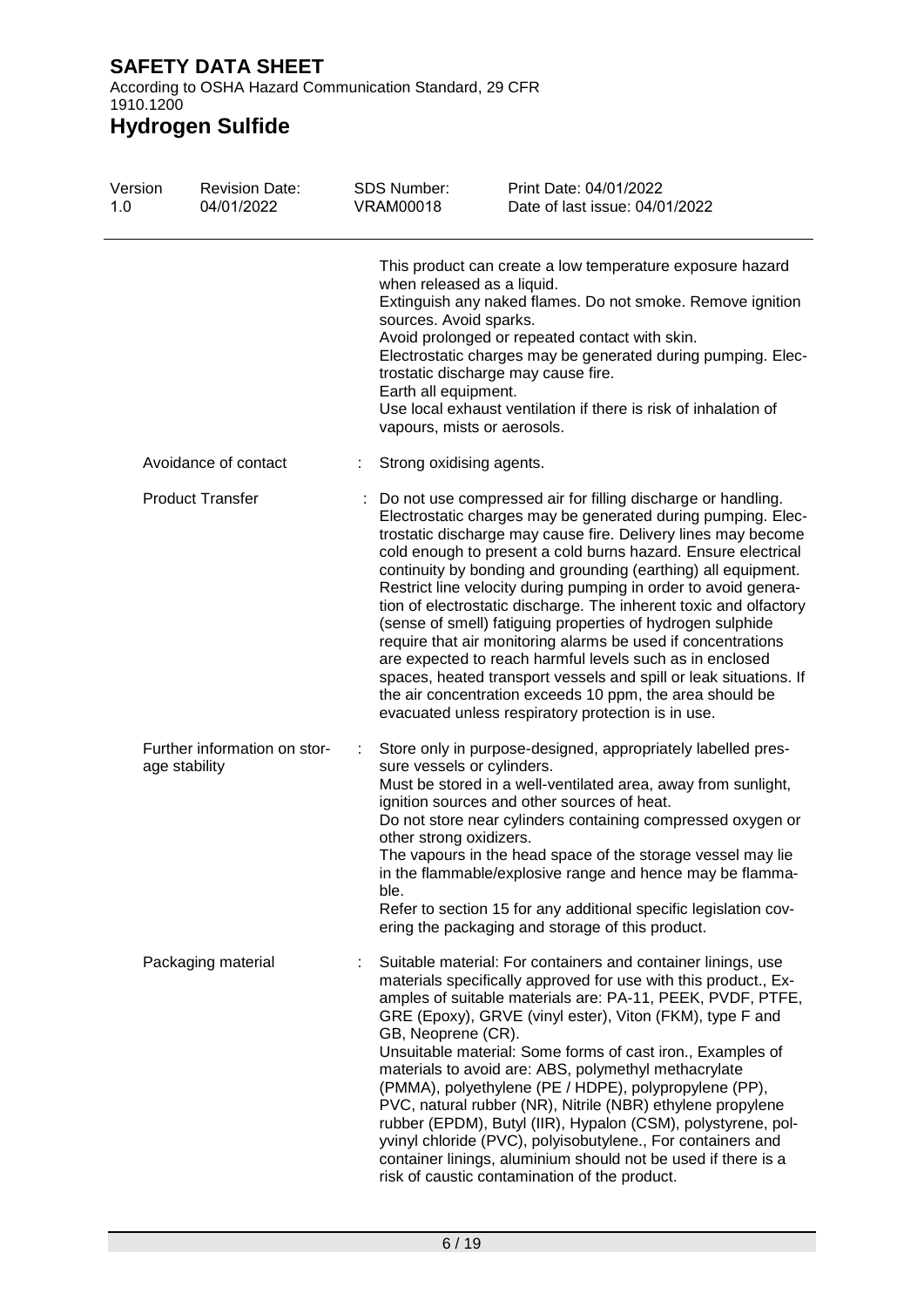According to OSHA Hazard Communication Standard, 29 CFR 1910.1200

# **Hydrogen Sulfide**

| Version<br>1.0          | <b>Revision Date:</b><br>04/01/2022 | <b>SDS Number:</b><br>VRAM00018 | Print Date: 04/01/2022<br>Date of last issue: 04/01/2022                                                                                                                                                                                                                                                           |  |  |  |
|-------------------------|-------------------------------------|---------------------------------|--------------------------------------------------------------------------------------------------------------------------------------------------------------------------------------------------------------------------------------------------------------------------------------------------------------------|--|--|--|
| <b>Container Advice</b> |                                     |                                 | : Do not cut, drill, grind, weld or perform similar operations on or<br>near containers. Containers, even those that have been emp-<br>tied, can contain explosive vapours.                                                                                                                                        |  |  |  |
|                         | Specific use(s)                     | : Not applicable.               |                                                                                                                                                                                                                                                                                                                    |  |  |  |
|                         |                                     | on Static Electricity).         | See additional references that provide safe handling practices:<br>American Petroleum Institute 2003 (Protection Against Igni-<br>tions Arising out of Static, Lightning and Stray Currents) or<br>National Fire Protection Agency 77 (Recommended Practices<br>IEC/TS 60079-32-1: Electrostatic hazards, guidance |  |  |  |

#### **SECTION 8. EXPOSURE CONTROLS AND PERSONAL PROTECTION**

| Components       | CAS-No.                             | Value type<br>(Form of | Control parame-<br>ters / Permissible                                            | Basis        |
|------------------|-------------------------------------|------------------------|----------------------------------------------------------------------------------|--------------|
|                  |                                     | exposure)              | concentration                                                                    |              |
| Hydrogen sulfide | 7783-06-4                           | <b>TWA</b>             | 5 ppm<br>$7 \text{ mg/m}$ 3                                                      | 2009/161/EU  |
|                  | national limit value available.     |                        | Further information: This value is for information where there is no             |              |
| Hydrogen sulfide |                                     | <b>STEL</b>            | 10 ppm<br>14 mg/m3                                                               | 2009/161/EU  |
|                  | national limit value available.     |                        | Further information: This value is for information where there is no             |              |
| Hydrogen sulfide |                                     | <b>STEL</b>            | 5 ppm                                                                            | <b>ACGIH</b> |
|                  | <b>Respiratory Tract irritation</b> |                        | Further information: Central Nervous System impairment, Upper                    |              |
| Hydrogen sulfide |                                     | <b>CEIL</b>            | 20 ppm                                                                           | OSHA Z-2     |
| Hydrogen sulfide |                                     | Peak                   | 50 ppm<br>(10 minutes once<br>only if no other<br>measured expo-<br>sure occurs) | OSHA Z-2     |
| Hydrogen sulfide |                                     | TWA                    | 1 ppm                                                                            | <b>ACGIH</b> |
| Hydrogen sulfide |                                     | <b>STEL</b>            | 5 ppm                                                                            | <b>ACGIH</b> |

#### **Components with workplace control parameters**

#### **Biological occupational exposure limits**

No biological limit allocated.

#### **Monitoring Methods**

Monitoring of the concentration of substances in the breathing zone of workers or in the general workplace may be required to confirm compliance with an OEL and adequacy of exposure controls. For some substances biological monitoring may also be appropriate.

Validated exposure measurement methods should be applied by a competent person and samples analysed by an accredited laboratory.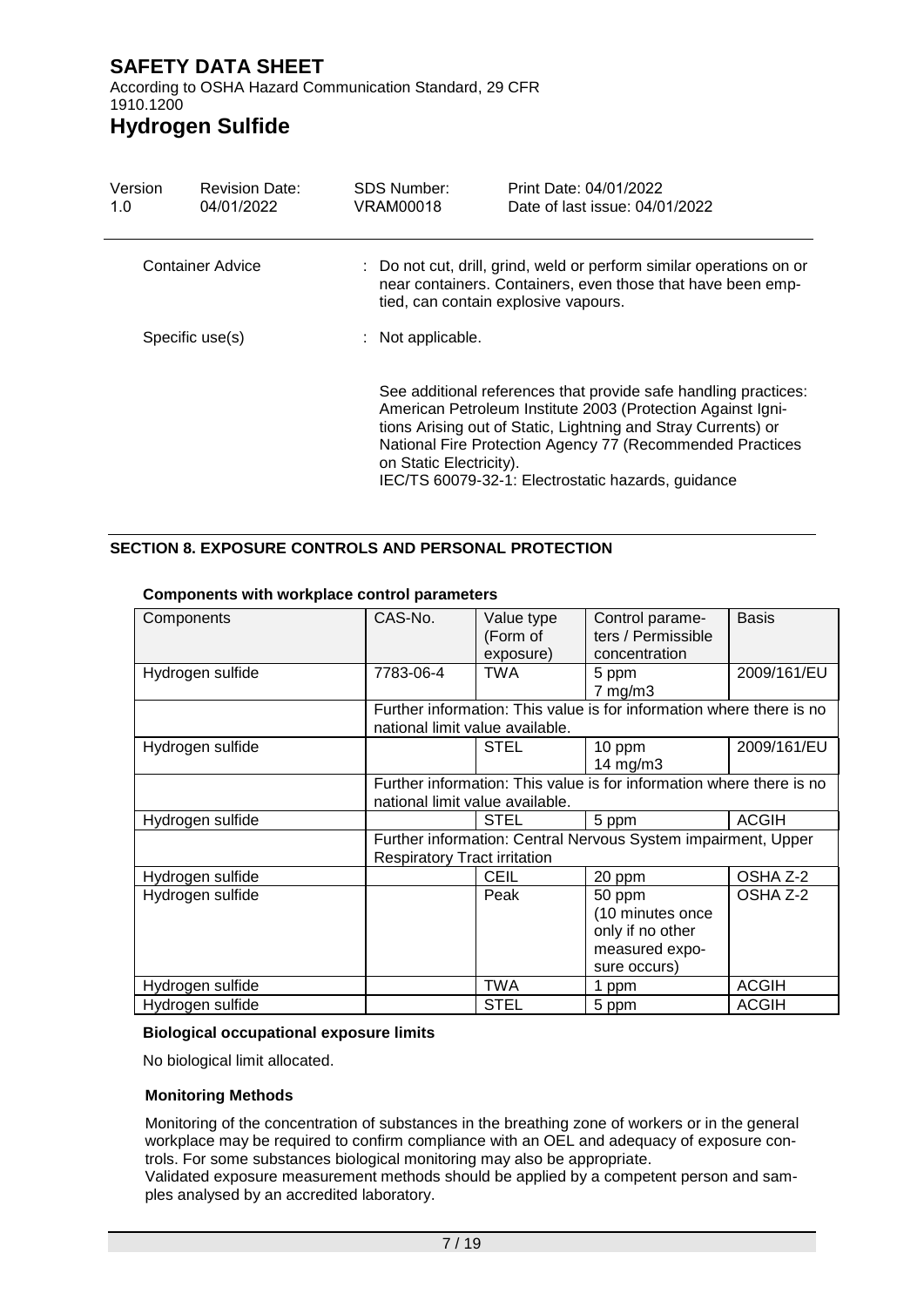According to OSHA Hazard Communication Standard, 29 CFR 1910.1200

### **Hydrogen Sulfide**

| Version | <b>Revision Date:</b> | <b>SDS Number:</b> | Print Date: 04/01/2022         |
|---------|-----------------------|--------------------|--------------------------------|
| 1.O     | 04/01/2022            | VRAM00018          | Date of last issue: 04/01/2022 |

Examples of sources of recommended exposure measurement methods are given below or contact the supplier. Further national methods may be available.

National Institute of Occupational Safety and Health (NIOSH), USA: Manual of Analytical Methods http://www.cdc.gov/niosh/

Occupational Safety and Health Administration (OSHA), USA: Sampling and Analytical Methods http://www.osha.gov/

Health and Safety Executive (HSE), UK: Methods for the Determination of Hazardous Substances http://www.hse.gov.uk/

Institut für Arbeitsschutz Deutschen Gesetzlichen Unfallversicherung (IFA) , Germany http://www.dguv.de/inhalt/index.jsp

L'Institut National de Recherche et de Securité, (INRS), France http://www.inrs.fr/accueil

**Engineering measures** : The level of protection and types of controls necessary will vary depending upon potential exposure conditions. Select controls based on a risk assessment of local circumstances. Appropriate measures include: Use sealed systems as far as possible. Firewater monitors and deluge systems are recommended. Adequate explosion-proof ventilation to control airborne concentrations below the exposure guidelines/limits. Local exhaust ventilation is recommended.

Eye washes and showers for emergency use.

General Information:

Always observe good personal hygiene measures, such as washing hands after handling the material and before eating, drinking, and/or smoking. Routinely wash work clothing and protective equipment to remove contaminants. Discard contaminated clothing and footwear that cannot be cleaned. Practice good housekeeping.

Define procedures for safe handling and maintenance of controls.

Educate and train workers in the hazards and control measures relevant to normal activities associated with this product.

Ensure appropriate selection, testing and maintenance of equipment used to control exposure, e.g. personal protective equipment, local exhaust ventilation.

Drain down system prior to equipment break-in or maintenance.

Retain drain downs in sealed storage pending disposal or for subsequent recycle.

Do not ingest. If swallowed then seek immediate medical assistance

#### **Personal protective equipment**

Respiratory protection : If engineering controls do not maintain airborne concentrations to a level which is adequate to protect worker health, select respiratory protection equipment suitable for the specific conditions of use and meeting relevant legislation.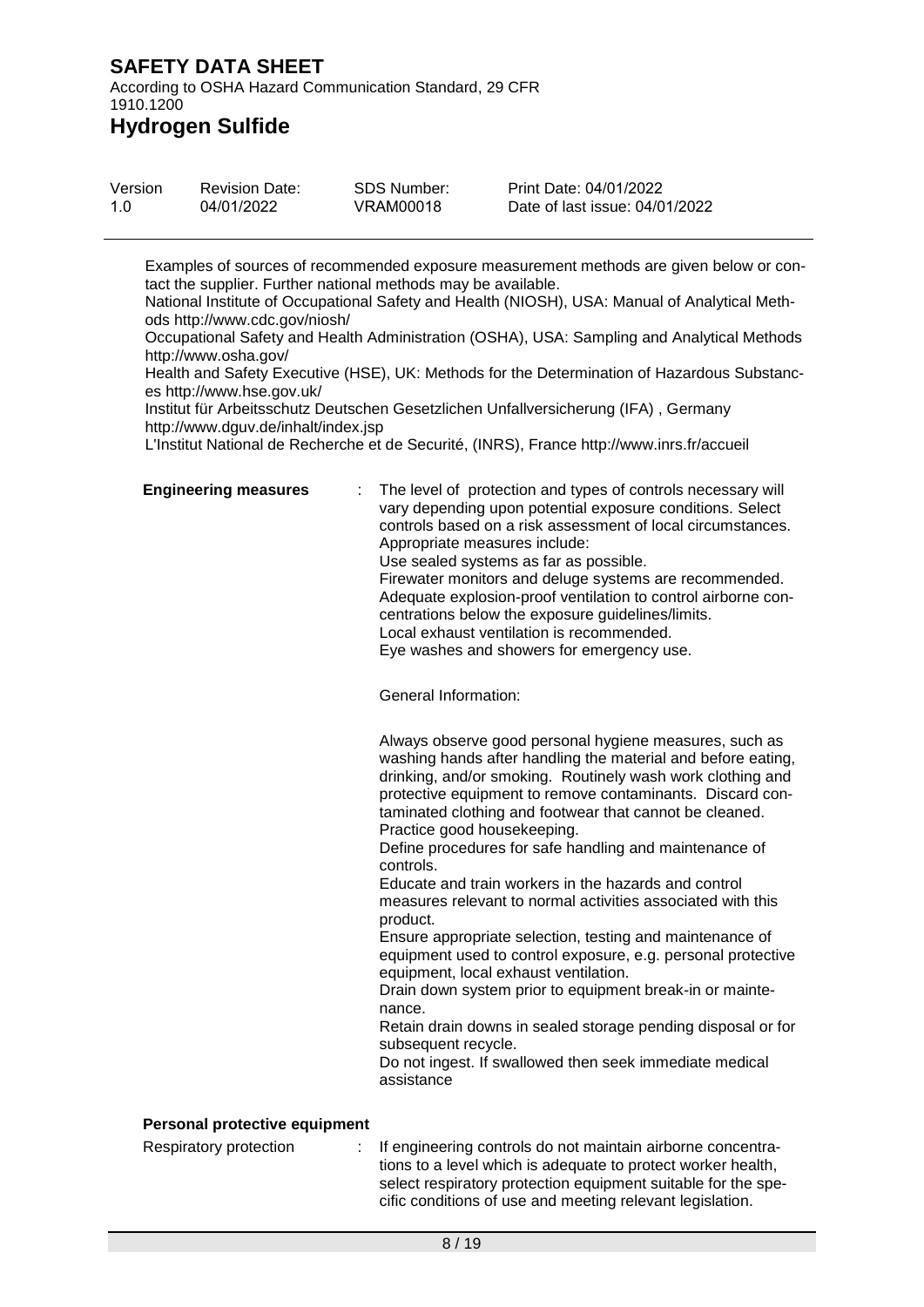According to OSHA Hazard Communication Standard, 29 CFR 1910.1200

| Version<br>1.0 | <b>Revision Date:</b><br>04/01/2022                | <b>SDS Number:</b><br><b>VRAM00018</b> | Print Date: 04/01/2022<br>Date of last issue: 04/01/2022                                                                                                                                                                                                                                                                                                                                                                                                                                         |
|----------------|----------------------------------------------------|----------------------------------------|--------------------------------------------------------------------------------------------------------------------------------------------------------------------------------------------------------------------------------------------------------------------------------------------------------------------------------------------------------------------------------------------------------------------------------------------------------------------------------------------------|
|                |                                                    | ratus.                                 | Check with respiratory protective equipment suppliers.<br>Where air-filtering respirators are unsuitable (e.g. airborne<br>concentrations are high, risk of oxygen deficiency, confined<br>space) use appropriate positive pressure breathing appa-<br>Where air-filtering respirators are suitable, select an appro-<br>priate combination of mask and filter.                                                                                                                                  |
|                |                                                    |                                        | All respiratory protection equipment and use must be in ac-<br>cordance with local regulations.<br>Respirator selection, use and maintenance should be in ac-<br>cordance with the requirements of the OSHA Respiratory<br>Protection Standard, 29 CFR 1910.134.                                                                                                                                                                                                                                 |
|                |                                                    |                                        | Select a filter suitable for organic gases and vapours [boiling<br>point <65 °C (149 °F)]                                                                                                                                                                                                                                                                                                                                                                                                        |
|                | Hand protection                                    |                                        |                                                                                                                                                                                                                                                                                                                                                                                                                                                                                                  |
|                | <b>Remarks</b>                                     |                                        | Personal hygiene is a key element of effective hand care.<br>Gloves must only be worn on clean hands. After using<br>gloves, hands should be washed and dried thoroughly. Appli-<br>cation of a non-perfumed moisturizer is recommended. Suit-<br>ability and durability of a glove is dependent on usage, e.g.<br>frequency and duration of contact, chemical resistance of<br>glove material, dexterity. Always seek advice from glove sup-<br>pliers. Contaminated gloves should be replaced. |
|                | Eye protection                                     |                                        | Wear safety glasses and face shield (preferably with a chin<br>guard) if splashes are likely to occur.                                                                                                                                                                                                                                                                                                                                                                                           |
|                | Skin and body protection                           | t<br>apron.                            | Chemical and cold resistant gloves/gauntlets, boots, and                                                                                                                                                                                                                                                                                                                                                                                                                                         |
|                | Protective measures                                |                                        | Personal protective equipment (PPE) should meet recom-<br>mended national standards. Check with PPE suppliers.                                                                                                                                                                                                                                                                                                                                                                                   |
|                | <b>Environmental exposure controls</b>             |                                        |                                                                                                                                                                                                                                                                                                                                                                                                                                                                                                  |
|                | General advice                                     | vapour.<br>section 6.                  | Local guidelines on emission limits for volatile substances<br>must be observed for the discharge of exhaust air containing<br>Information on accidental release measures are to be found in                                                                                                                                                                                                                                                                                                     |
|                | <b>SECTION 9. PHYSICAL AND CHEMICAL PROPERTIES</b> |                                        |                                                                                                                                                                                                                                                                                                                                                                                                                                                                                                  |
|                | Appearance                                         | Gas.                                   |                                                                                                                                                                                                                                                                                                                                                                                                                                                                                                  |
| Colour         |                                                    | colourless                             |                                                                                                                                                                                                                                                                                                                                                                                                                                                                                                  |

- Odour : rotten-egg like
- Odour Threshold : Data not available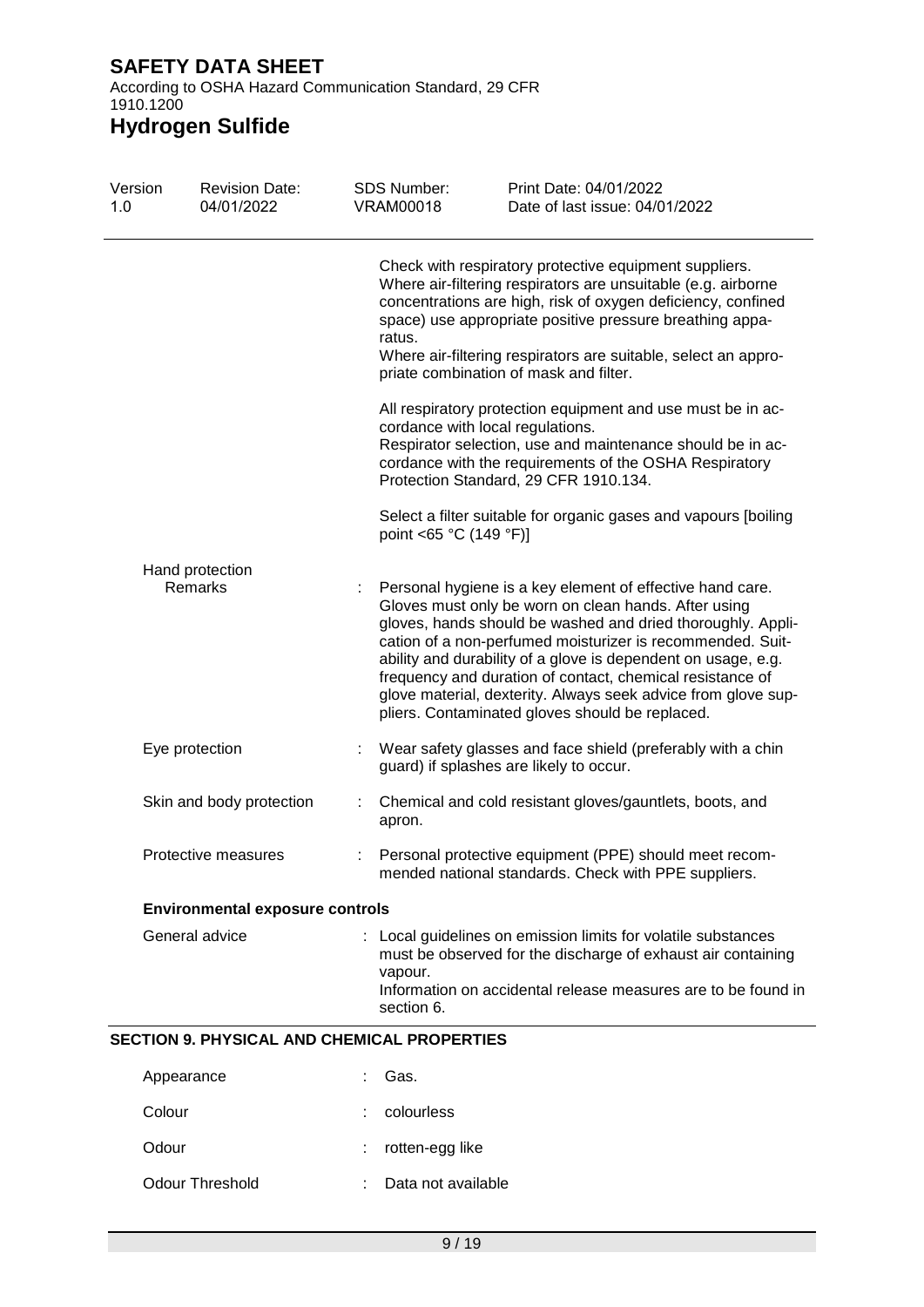According to OSHA Hazard Communication Standard, 29 CFR 1910.1200

| 1.0 | Version         | <b>Revision Date:</b><br>04/01/2022                            |                       | <b>SDS Number:</b><br><b>VRAM00018</b> | Print Date: 04/01/2022<br>Date of last issue: 04/01/2022 |
|-----|-----------------|----------------------------------------------------------------|-----------------------|----------------------------------------|----------------------------------------------------------|
|     | pH              |                                                                | ÷                     | Not applicable                         |                                                          |
|     |                 | Melting / freezing point                                       | ÷                     | -86.0 °C / -122.8 °F                   |                                                          |
|     |                 | Boiling point/boiling range                                    | $\mathbb{Z}^{\times}$ | -60.7 °C / -77.3 °F                    |                                                          |
|     | Flash point     |                                                                | ÷                     | -83.4 °C / -118.1 °F                   |                                                          |
|     |                 | Evaporation rate                                               |                       | Data not available                     |                                                          |
|     |                 | Flammability (solid, gas)                                      |                       | : Extremely flammable.                 |                                                          |
|     |                 | Upper explosion limit / upper :<br>flammability limit          |                       | 45 %(V)                                |                                                          |
|     |                 | Lower explosion limit / Lower : 4.3 %(V)<br>flammability limit |                       |                                        |                                                          |
|     |                 | Vapour pressure                                                | ÷.                    | ca. 1,740 kPa (21 °C / 70 °F)          |                                                          |
|     |                 | Relative vapour density                                        | ÷.                    | 1.2<br>$(Air = 1.0)$                   |                                                          |
|     |                 | Relative density                                               |                       | 0.79                                   |                                                          |
|     | Density         |                                                                |                       | 1.4 kg/m3 (21 °C / 70 °F)              |                                                          |
|     | Solubility(ies) | Water solubility                                               | ÷.                    | Partially soluble.                     |                                                          |
|     |                 | Solubility in other solvents :                                 |                       | Data not available                     |                                                          |
|     | octanol/water   | Partition coefficient: n-                                      |                       | Data not available                     |                                                          |
|     |                 | Auto-ignition temperature                                      |                       | 270 °C / 518 °F                        |                                                          |
|     |                 | Decomposition temperature                                      |                       | Data not available                     |                                                          |
|     | Viscosity       | Viscosity, dynamic                                             |                       | Data not available                     |                                                          |
|     |                 | Viscosity, kinematic                                           |                       | Data not available                     |                                                          |
|     |                 | <b>Explosive properties</b>                                    |                       | Not applicable                         |                                                          |
|     |                 | Oxidizing properties                                           |                       | Data not available                     |                                                          |
|     |                 | Surface tension                                                |                       | Data not available                     |                                                          |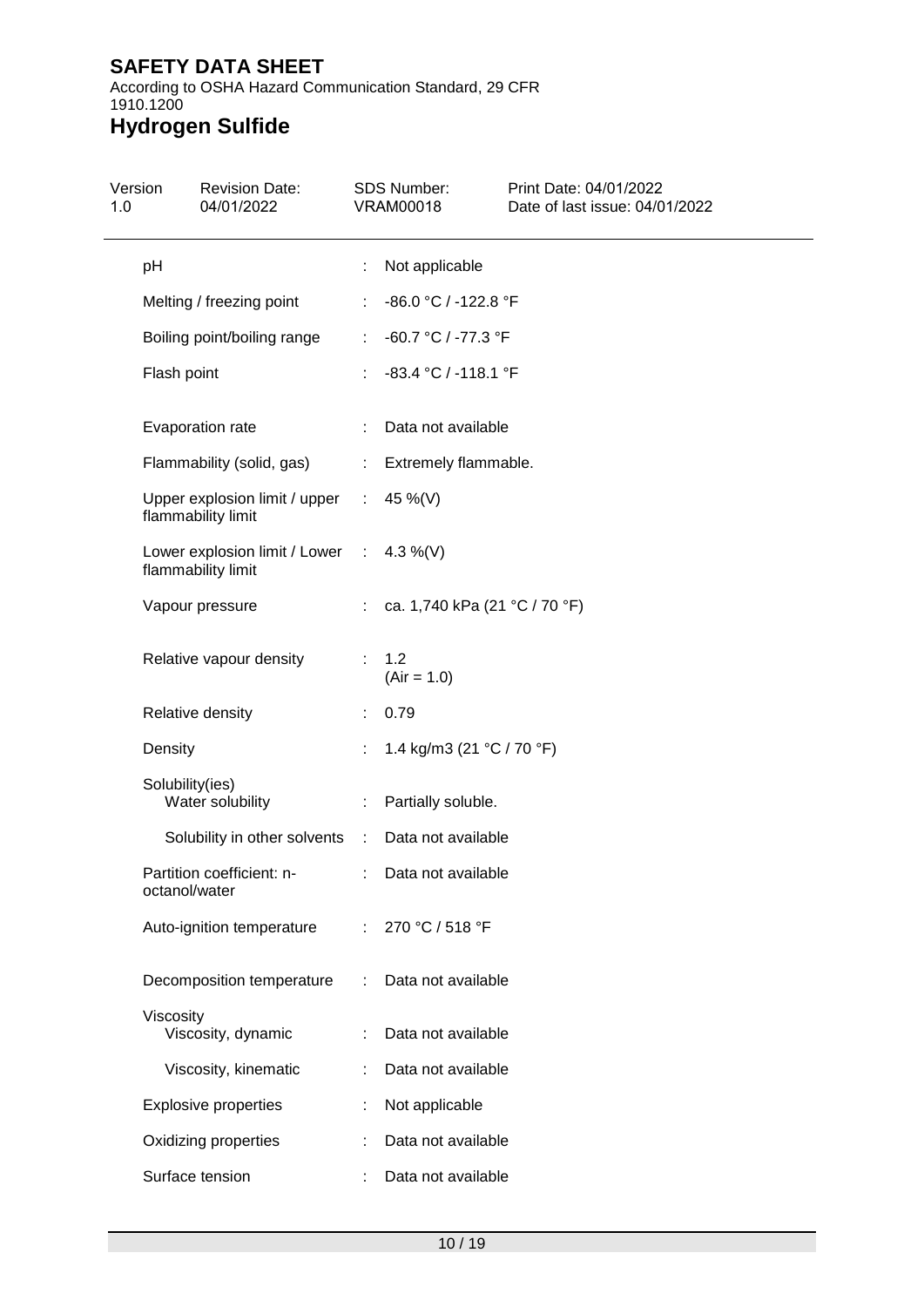According to OSHA Hazard Communication Standard, 29 CFR 1910.1200

# **Hydrogen Sulfide**

| Version<br>1.0                          |                                     | <b>Revision Date:</b><br>04/01/2022         |                                                                                      | <b>SDS Number:</b><br><b>VRAM00018</b>                          | Print Date: 04/01/2022<br>Date of last issue: 04/01/2022                                                                |
|-----------------------------------------|-------------------------------------|---------------------------------------------|--------------------------------------------------------------------------------------|-----------------------------------------------------------------|-------------------------------------------------------------------------------------------------------------------------|
|                                         | Conductivity                        |                                             |                                                                                      | Data not available                                              |                                                                                                                         |
|                                         |                                     | Molecular weight                            |                                                                                      | 34.08 g/mol                                                     |                                                                                                                         |
|                                         |                                     | <b>SECTION 10. STABILITY AND REACTIVITY</b> |                                                                                      |                                                                 |                                                                                                                         |
|                                         | Reactivity                          |                                             |                                                                                      | No, product will not become self-reactive.                      |                                                                                                                         |
|                                         |                                     | Chemical stability                          |                                                                                      | Stable under normal conditions of use.                          |                                                                                                                         |
| Possibility of hazardous reac-<br>tions |                                     | ÷                                           | No hazardous reaction is expected when handled and stored<br>according to provisions |                                                                 |                                                                                                                         |
|                                         | Conditions to avoid                 |                                             |                                                                                      |                                                                 | Heat, open flames, sparks and flammable atmospheres.                                                                    |
|                                         |                                     |                                             | tricity.                                                                             | In certain circumstances product can ignite due to static elec- |                                                                                                                         |
|                                         |                                     | Incompatible materials                      |                                                                                      | Strong oxidising agents.                                        |                                                                                                                         |
|                                         | Hazardous decomposition<br>products |                                             |                                                                                      | during normal storage.                                          | Hazardous decomposition products are not expected to form<br>Thermal decomposition is highly dependent on conditions. A |

complex mixture of airborne solids, liquids and gases including carbon monoxide, carbon dioxide, sulphur oxides and unidentified organic compounds will be evolved when this material undergoes combustion or thermal or oxidative degradation.

#### **SECTION 11. TOXICOLOGICAL INFORMATION**

Basis for assessment : Information given is based on product testing.

#### **Information on likely routes of exposure**

Inhalation is the primary route of exposure although exposure may occur through skin or eye contact.

#### **Acute toxicity**

| <b>Product:</b>           |                                                                                                                                        |
|---------------------------|----------------------------------------------------------------------------------------------------------------------------------------|
| Acute oral toxicity       | : Remarks: Not applicable                                                                                                              |
| Acute inhalation toxicity | : LC 50 (Rat): $>100 - \le 500$ ppmV<br>Exposure time: 4 h<br>Remarks: Highly toxic and may be fatal if inhaled. (Hydrogen<br>Sulfide) |
| Acute dermal toxicity     | : Remarks: Not applicable                                                                                                              |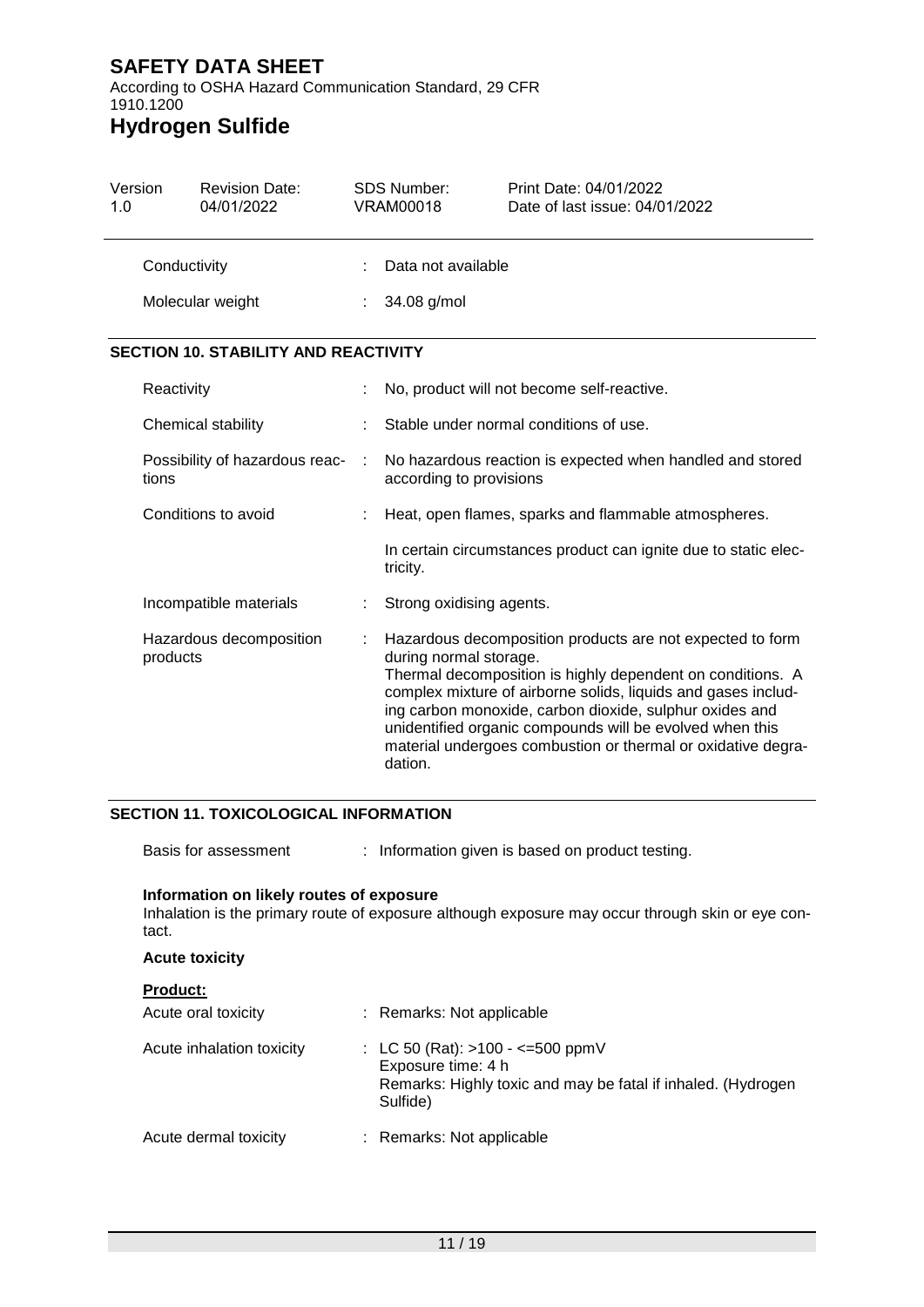According to OSHA Hazard Communication Standard, 29 CFR 1910.1200

# **Hydrogen Sulfide**

| Version | <b>Revision Date:</b> | SDS Number: | Print Date: 04/01/2022         |
|---------|-----------------------|-------------|--------------------------------|
| 1.0     | 04/01/2022            | VRAM00018   | Date of last issue: 04/01/2022 |

#### **Skin corrosion/irritation**

#### **Product:**

Remarks: Not irritating to skin.

#### **Serious eye damage/eye irritation**

#### **Product:**

Remarks: Irritating to eyes. (Hydrogen Sulfide)

#### **Respiratory or skin sensitisation**

#### **Product:**

Remarks: Not a sensitiser. Based on available data, the classification criteria are not met.

#### **Germ cell mutagenicity**

#### **Product:**

: Remarks: Non mutagenic, Based on available data, the classification criteria are not met.

#### **Carcinogenicity**

#### **Product:**

Remarks: Not a carcinogen., Based on available data, the classification criteria are not met.

| <b>IARC</b>                  | No component of this product present at levels greater than or<br>equal to 0.1% is identified as probable, possible or confirmed<br>human carcinogen by IARC. |
|------------------------------|---------------------------------------------------------------------------------------------------------------------------------------------------------------|
| <b>OSHA</b>                  | No component of this product present at levels greater than or<br>equal to 0.1% is on OSHA's list of regulated carcinogens.                                   |
| <b>NTP</b>                   | No component of this product present at levels greater than or<br>equal to 0.1% is identified as a known or anticipated carcinogen<br>by NTP.                 |
| <b>Reproductive toxicity</b> |                                                                                                                                                               |
| <b>Product:</b>              |                                                                                                                                                               |
|                              | Remarks: Not a developmental toxicant., Does not impair<br>fertility., Based on available data, the classification criteria are<br>not met.                   |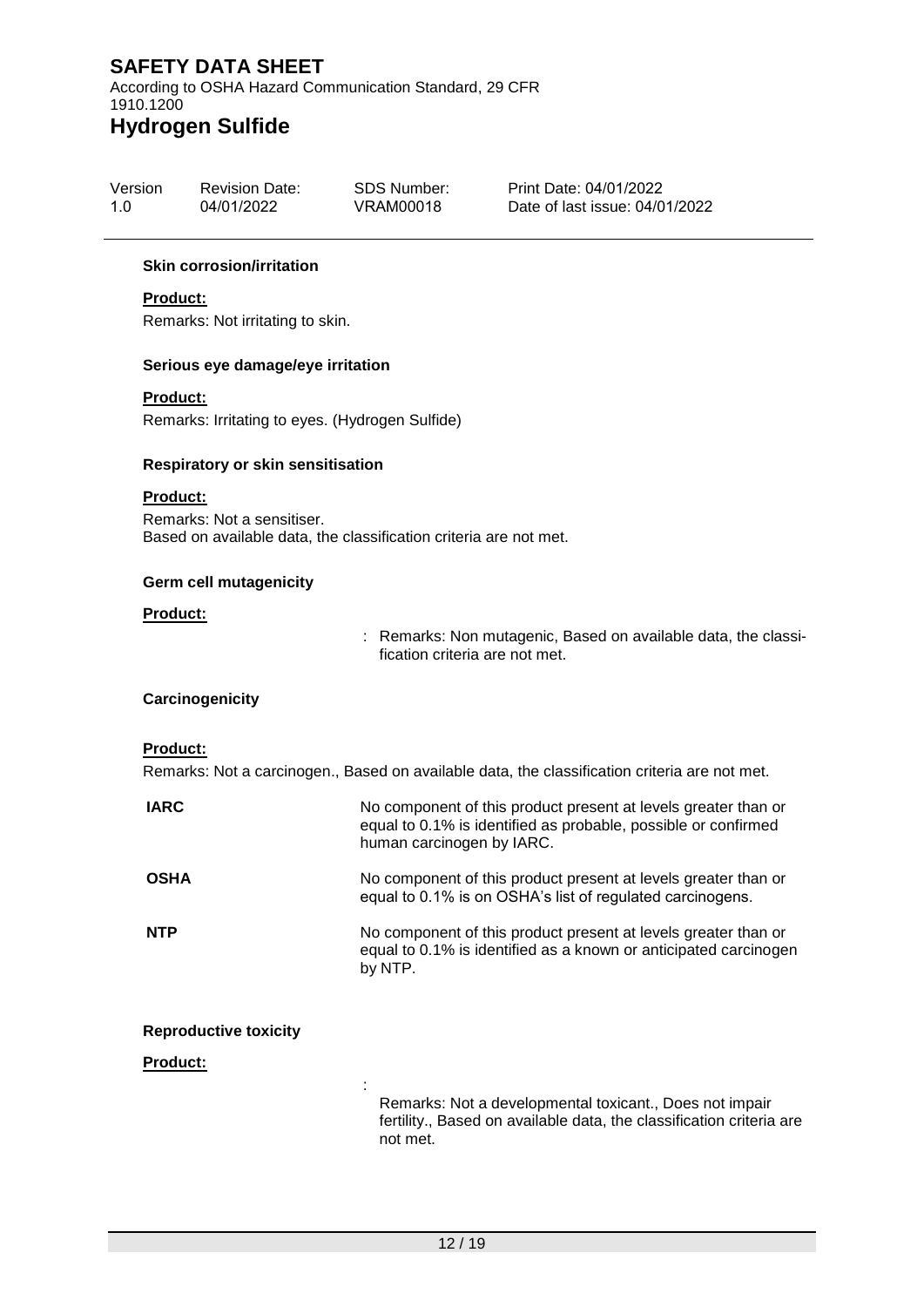According to OSHA Hazard Communication Standard, 29 CFR 1910.1200 **Hydrogen Sulfide**

#### Version 1.0 Revision Date: 04/01/2022 SDS Number: VRAM00018 Print Date: 04/01/2022 Date of last issue: 04/01/2022

#### **STOT - single exposure**

#### **Product:**

Remarks: Contains hydrogen sulphide., Inhalation of vapours or mists cause irritation to the respiratory system. (Hydrogen Sulfide), High concentrations may cause central nervous system depression resulting in headaches, dizziness and nausea; continued inhalation may result in unconsciousness and/or death.

#### **STOT - repeated exposure**

#### **Product:**

Remarks: Low systemic toxicity on repeated exposure.

#### **Aspiration toxicity**

#### **Product:**

Not an aspiration hazard.

#### **Further information**

#### **Product:**

Remarks: H2S has a broad range of effects dependent on the airborne concentration and length of exposure: 0.02 ppm odour threshold, smell of rotten eggs; 10 ppm eye and respiratory tract irritation; 100 ppm coughing, headache, dizziness, nausea, eye irritation, loss of sense of smell in minutes; 200 ppm potential for pulmonary oedema after >20-30 minutes; 500 ppm loss of consciousness after short exposures, potential for respiratory arrest; >1000ppm immediate loss of consciousness, may lead rapidly to death, prompt cardiopulmonary resuscitation may be required. Do not depend on sense of smell for warning. H2S causes rapid olfactory fatigue (deadens sense of smell). There is no evidence that H2S will accumulate in the body tissue after repeated exposure., Rapid release of gases which are liquids under pressure may cause frost burns of exposed tissues (skin, eye) due to evaporative cooling., High gas concentrations will displace available air; unconsciousness and death may occur suddenly from lack of oxygen., Exposure to very high concentrations of similar materials has been associated with irregular heart rhythms and cardiac arrest.

Remarks: Classifications by other authorities under varying regulatory frameworks may exist.

#### **SECTION 12. ECOLOGICAL INFORMATION**

Basis for assessment : Incomplete ecotoxicological data are available for this product. The information given below is based partly on a knowledge of the components and the ecotoxicology of similar products.Physical properties indicate that hydrocarbon gases will rapidly volatilise from the aquatic environment and that acute and chronic effects would not be observed in practice.

#### **Ecotoxicity**

#### **Product:**

Toxicity to fish (Acute toxici- :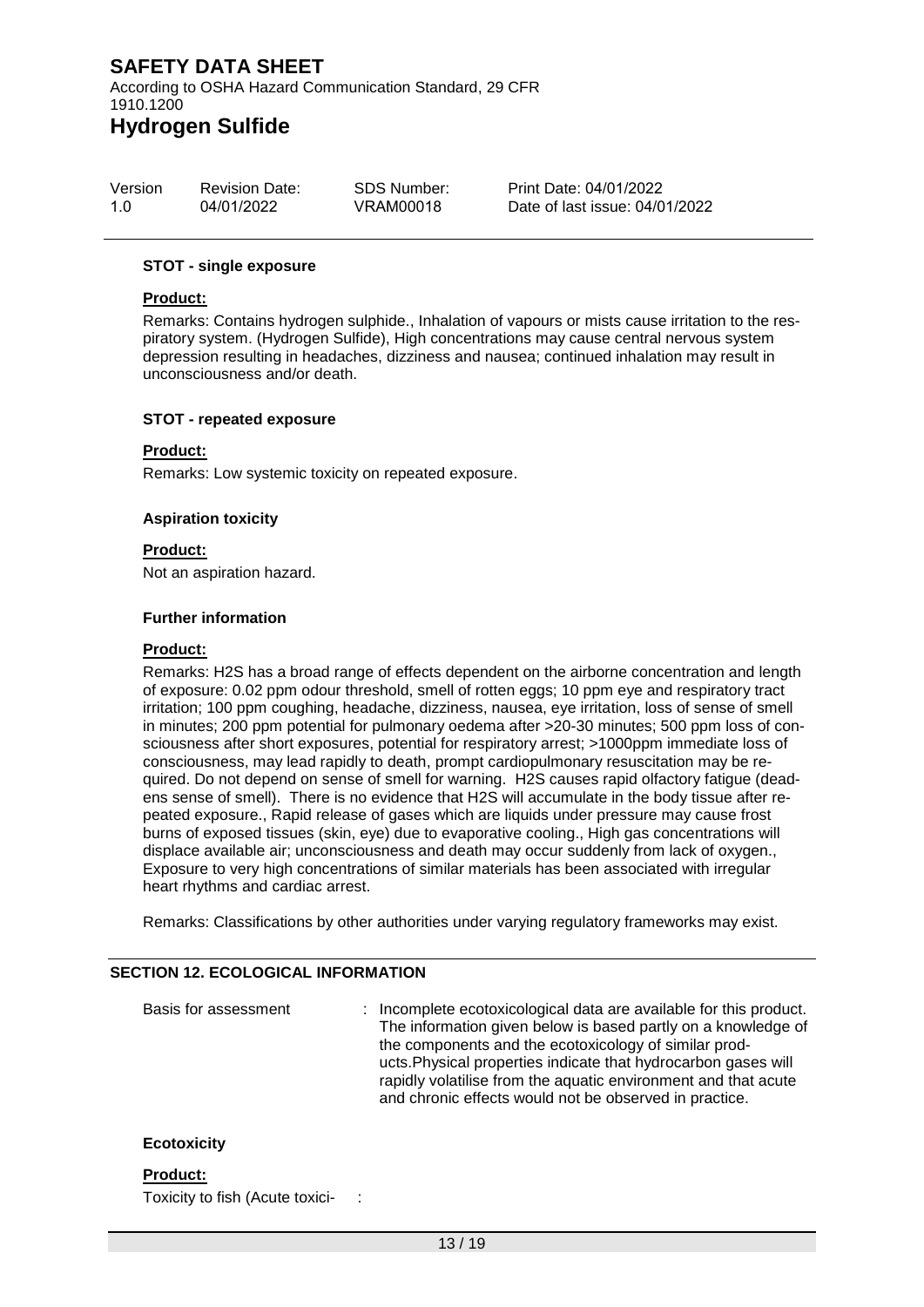According to OSHA Hazard Communication Standard, 29 CFR 1910.1200

# **Hydrogen Sulfide**

| Version         | <b>Revision Date:</b><br>04/01/2022                                                          |    | <b>SDS Number:</b><br><b>VRAM00018</b> | Print Date: 04/01/2022<br>Date of last issue: 04/01/2022                                                                  |
|-----------------|----------------------------------------------------------------------------------------------|----|----------------------------------------|---------------------------------------------------------------------------------------------------------------------------|
| ty)             |                                                                                              |    | Very toxic.                            | Remarks: $LL/EL/IL50 \leq 1$ mg/l                                                                                         |
| toxicity)       | Toxicity to daphnia and other :<br>aquatic invertebrates (Acute                              |    | Very toxic.                            | Remarks: $LL/EL/IL50 \leq 1$ mg/l                                                                                         |
| icity)          | Toxicity to algae (Acute tox-                                                                |    | Very toxic.                            | Remarks: $LL/EL/IL50 \leq 1$ mg/l                                                                                         |
| icity)          | Toxicity to fish (Chronic tox-                                                               | ÷. | Remarks: Data not available            |                                                                                                                           |
| ic toxicity)    | Toxicity to daphnia and other : Remarks: Data not available<br>aquatic invertebrates (Chron- |    |                                        |                                                                                                                           |
|                 | Toxicity to microorganisms<br>(Acute toxicity)                                               | ÷. | Remarks: Data not available            |                                                                                                                           |
|                 | <b>Persistence and degradability</b>                                                         |    |                                        |                                                                                                                           |
| <b>Product:</b> |                                                                                              |    |                                        |                                                                                                                           |
|                 | Biodegradability                                                                             |    | Readily biodegradable.                 | Remarks: Oxidises rapidly by photo-chemical reactions in air.                                                             |
|                 | <b>Bioaccumulative potential</b>                                                             |    |                                        |                                                                                                                           |
| <b>Product:</b> |                                                                                              |    |                                        |                                                                                                                           |
|                 | <b>Bioaccumulation</b>                                                                       |    |                                        | : Remarks: Does not bioaccumulate significantly.                                                                          |
|                 | <b>Mobility in soil</b>                                                                      |    |                                        |                                                                                                                           |
| Product:        |                                                                                              |    |                                        |                                                                                                                           |
| Mobility        |                                                                                              |    | found.                                 | Remarks: Because of their extreme volatility, air is the only<br>environmental compartment that hydrocarbon gases will be |
|                 | Other adverse effects                                                                        |    |                                        |                                                                                                                           |
|                 |                                                                                              |    |                                        |                                                                                                                           |
| Product:        |                                                                                              |    |                                        |                                                                                                                           |

#### **Disposal methods**

| Waste from residues | It is the responsibility of the waste generator to determine the |
|---------------------|------------------------------------------------------------------|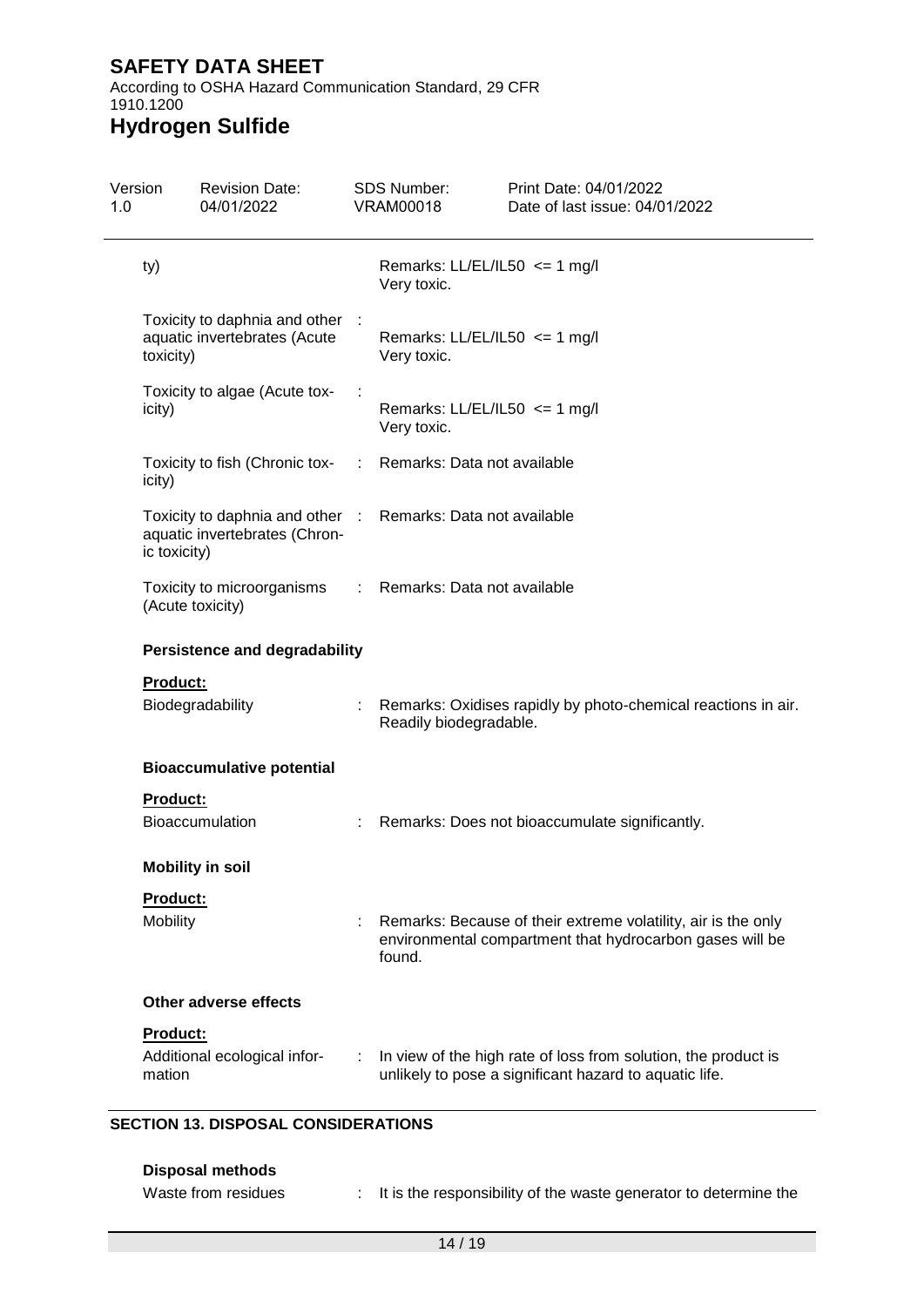According to OSHA Hazard Communication Standard, 29 CFR 1910.1200

# **Hydrogen Sulfide**

| Version<br>1.0         | <b>Revision Date:</b><br>04/01/2022 | <b>SDS Number:</b><br><b>VRAM00018</b> | Print Date: 04/01/2022<br>Date of last issue: 04/01/2022                                                                                                                                                                                                                                                                                                                                                                                                                                                                                                                                                                                                                                                            |
|------------------------|-------------------------------------|----------------------------------------|---------------------------------------------------------------------------------------------------------------------------------------------------------------------------------------------------------------------------------------------------------------------------------------------------------------------------------------------------------------------------------------------------------------------------------------------------------------------------------------------------------------------------------------------------------------------------------------------------------------------------------------------------------------------------------------------------------------------|
|                        |                                     | courses<br>contact the supplier.       | toxicity and physical properties of the material generated to<br>determine the proper waste classification and disposal meth-<br>ods in compliance with applicable regulations.<br>Waste arising from a spillage or tank cleaning should be dis-<br>posed of in accordance with prevailing regulations, preferably<br>to a recognised collector or contractor. The competence of the<br>collector or contractor should be established beforehand.<br>Do not dispose into the environment, in drains or in water<br>Given the nature and uses of this product, the need for dis-<br>posal seldom arises. If necessary, dispose by controlled com-<br>bustion in purpose-designed equipment. If this is not possible, |
| Contaminated packaging |                                     | container.                             | Return part-used or empty cylinders to the supplier.<br>For tanks seek specialist advice from suppliers.<br>Dispose in accordance with prevailing regulations, preferably<br>to a recognized collector or contractor. The competence of<br>the collector or contractor should be established beforehand.<br>Do not pollute the soil, water or environment with the waste                                                                                                                                                                                                                                                                                                                                            |

#### **SECTION 14. TRANSPORT INFORMATION**

#### **National Regulations**

|                                                                                | US Department of Transportation Classification (49 CFR Parts 171-180)                   |
|--------------------------------------------------------------------------------|-----------------------------------------------------------------------------------------|
| UN/ID/NA number                                                                | $:$ UN 1053                                                                             |
| Proper shipping name                                                           | : Hydrogen sulfide                                                                      |
| Class                                                                          | : 2.3                                                                                   |
| Subsidiary risk                                                                | : 2.1                                                                                   |
| Packing group                                                                  | : Not Assigned                                                                          |
| Labels                                                                         | : 2.3(2.1)                                                                              |
| Reportable quantity                                                            | Hydrogen Sulfide                                                                        |
|                                                                                | (100 lb)                                                                                |
| <b>ERG Code</b>                                                                | : 117                                                                                   |
| Marine pollutant                                                               | no                                                                                      |
| Poisonous by inhalation.                                                       | $:$ Hazard Zone B                                                                       |
| <b>International Regulations</b>                                               |                                                                                         |
| <b>IATA-DGR</b><br>UN/ID No.<br>Proper shipping name<br>Class<br>Packing group | : UN 1053 (Not permitted for transport)<br>: HYDROGEN SULPHIDE<br>: 2.3<br>Not Assigned |
| <b>IMDG-Code</b><br>UN number<br>Proper shipping name<br>Class                 | $:$ UN 1053<br>$:$ HYDROGEN SULPHIDE<br>: 2.3                                           |
|                                                                                |                                                                                         |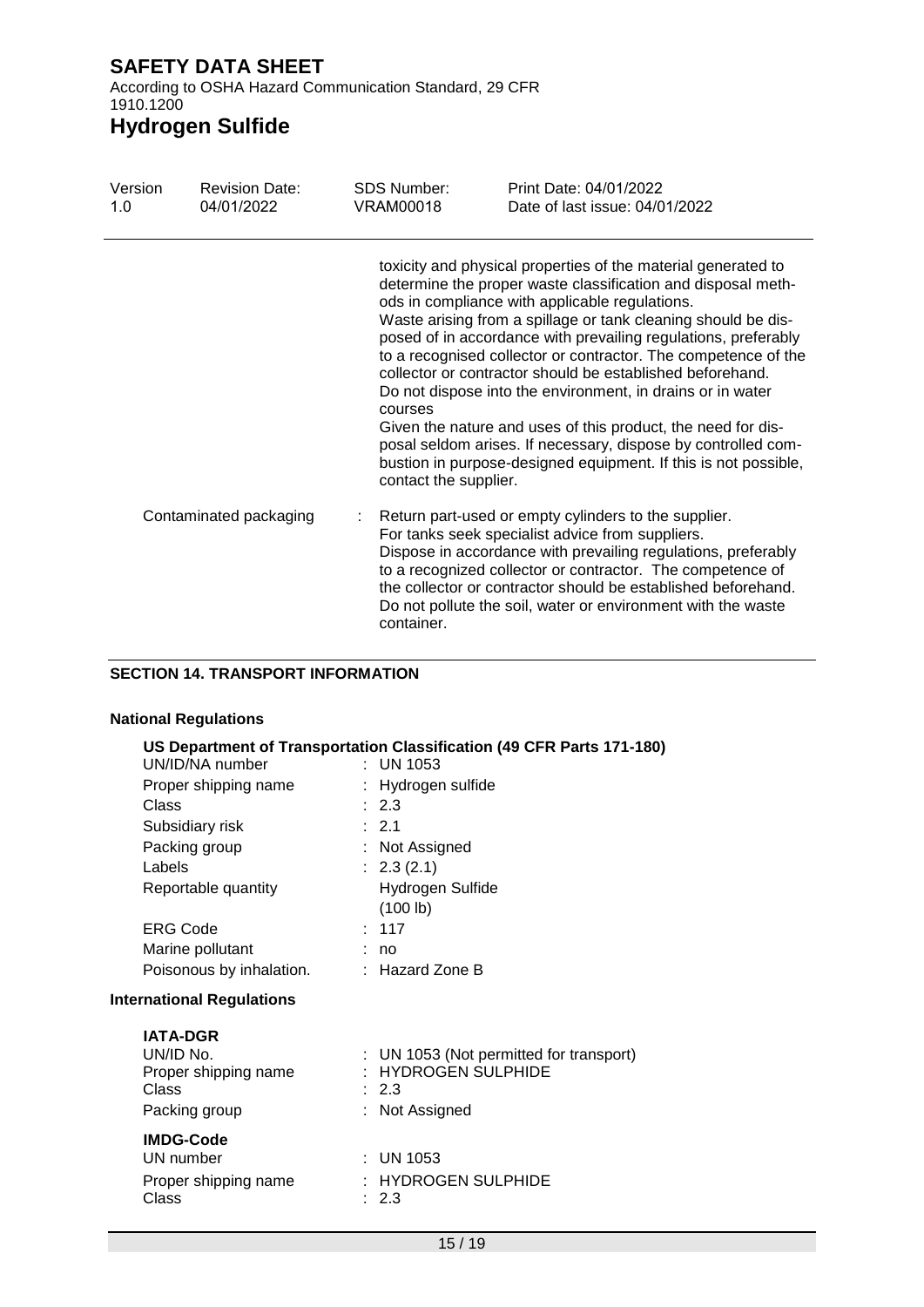According to OSHA Hazard Communication Standard, 29 CFR 1910.1200

# **Hydrogen Sulfide**

| Version<br>1.0 | <b>Revision Date:</b><br>04/01/2022                       | SDS Number:<br>VRAM00018                                                     | Print Date: 04/01/2022<br>Date of last issue: 04/01/2022                                                                       |
|----------------|-----------------------------------------------------------|------------------------------------------------------------------------------|--------------------------------------------------------------------------------------------------------------------------------|
| Labels         | Subsidiary risk<br>Packing group<br>Marine pollutant      | $\therefore$ 2.1<br>: Not Assigned<br>: 2.3(2.1)<br>: no                     |                                                                                                                                |
|                |                                                           |                                                                              | Transport in bulk according to Annex II of MARPOL 73/78 and the IBC Code                                                       |
| Ship type      | Pollution category<br>Product name<br>Special precautions | : Not applicable<br>: Not applicable<br>: Not applicable<br>: Not applicable |                                                                                                                                |
|                | Special precautions for user                              |                                                                              |                                                                                                                                |
| <b>Remarks</b> |                                                           |                                                                              | : Special Precautions: Refer to Chapter 7, Handling & Storage,<br>for special precautions which a user needs to be aware of or |

### **SECTION 15. REGULATORY INFORMATION**

#### **EPCRA - Emergency Planning and Community Right-to-Know Act**

#### **CERCLA Reportable Quantity**

| Components       | CAS-No.   |       | Component RQ   Calculated product RQ |
|------------------|-----------|-------|--------------------------------------|
|                  |           | (lbs) | (lbs)                                |
| Hydrogen sulfide | 7783-06-4 | 100   | 100                                  |

needs to comply with in connection with transport.

\*: The components with RQs are given for information.

#### **SARA 304 Extremely Hazardous Substances Reportable Quantity**

This material does not contain any components with a section 304 EHS RQ.

#### **SARA 302 Extremely Hazardous Substances Threshold Planning Quantity**

| Components               | ⊡N∪.<br>. .<br>ບ⊓ບ | (lbs)<br>TPQ <sub>1</sub> .<br>√omponent∪ |
|--------------------------|--------------------|-------------------------------------------|
| .<br>Hydrogen<br>sulfide | ി6-പ<br>u.         | 500                                       |

#### **SARA 302 Extremely Hazardous Substances Threshold Planning Quantity**

|                      | Hydrogen sulfide | 7783-06-4                                                                                                                                                 | $>= 90 - 5 = 100 \%$ |
|----------------------|------------------|-----------------------------------------------------------------------------------------------------------------------------------------------------------|----------------------|
| SARA 311/312 Hazards |                  | Flammable (gases, aerosols, liquids, or solids)<br>Gases under pressure<br>Acute toxicity (any route of exposure)<br>Serious eye damage or eye irritation |                      |
| <b>SARA 313</b>      |                  | The following components are subject to reporting levels es-<br>tablished by SARA Title III, Section 313:                                                 |                      |
|                      | Hydrogen sulfide | 7783-06-4                                                                                                                                                 | $>= 90 - \le 100 \%$ |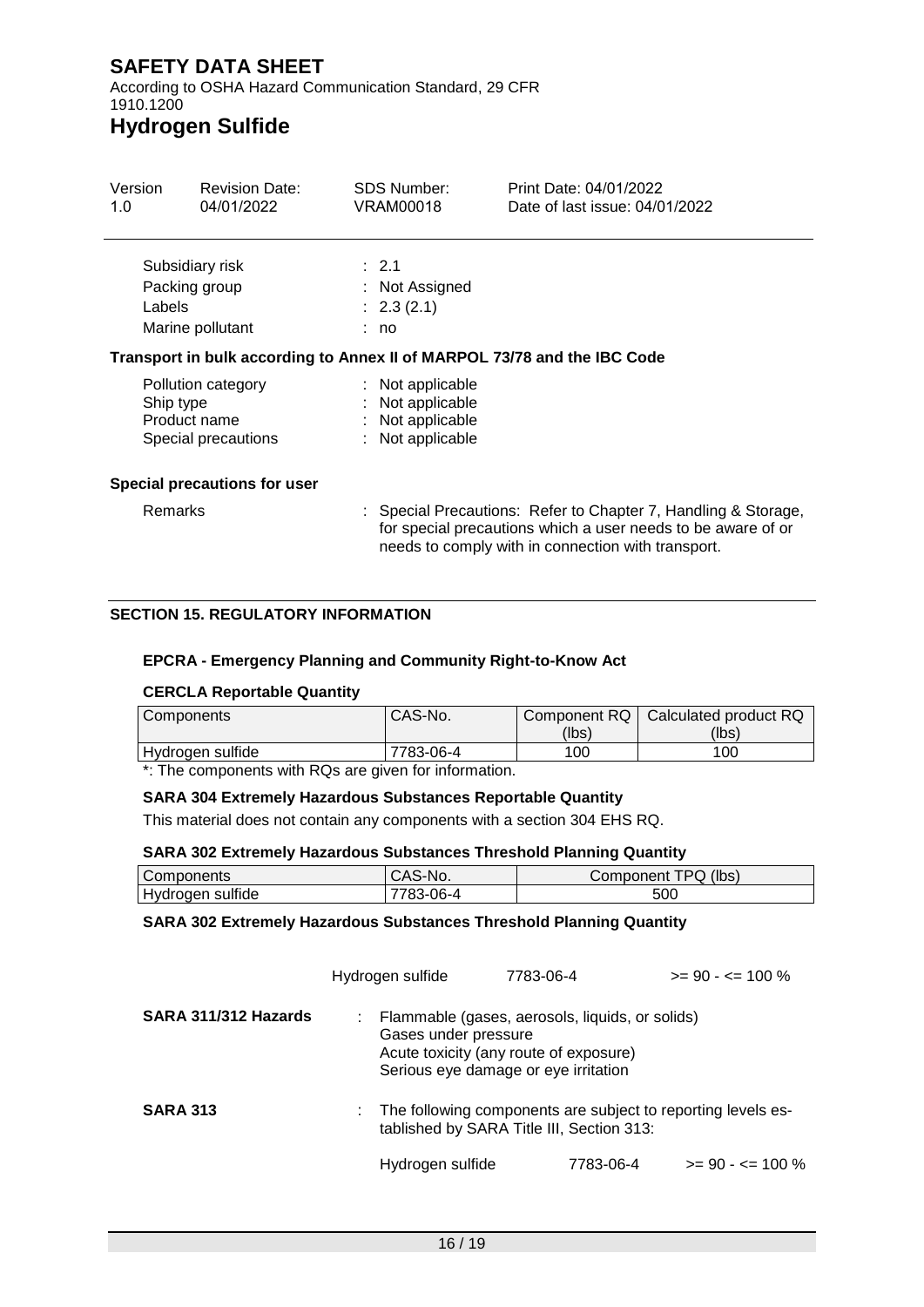According to OSHA Hazard Communication Standard, 29 CFR 1910.1200

# **Hydrogen Sulfide**

| Version<br>1.0 | <b>Revision Date:</b><br>04/01/2022            | <b>SDS Number:</b><br>VRAM00018 | Print Date: 04/01/2022<br>Date of last issue: 04/01/2022                                        |
|----------------|------------------------------------------------|---------------------------------|-------------------------------------------------------------------------------------------------|
|                | <b>Clean Water Act</b>                         |                                 |                                                                                                 |
| 117.3:         |                                                |                                 | The following Hazardous Chemicals are listed under the U.S. CleanWater Act, Section 311, Table  |
|                | Hydrogen sulfide                               | 7783-06-4                       | 100 %                                                                                           |
|                | <b>US State Regulations</b>                    |                                 |                                                                                                 |
|                | Pennsylvania Right To Know                     |                                 |                                                                                                 |
|                | Hydrogen sulfide                               |                                 | 7783-06-4                                                                                       |
|                | <b>California Prop. 65</b>                     |                                 |                                                                                                 |
|                | defects, or any other reproductive harm.       |                                 | This product does not contain any chemicals known to State of California to cause cancer, birth |
|                | <b>California List of Hazardous Substances</b> |                                 |                                                                                                 |
|                | Hydrogen sulfide                               |                                 | 7783-06-4                                                                                       |
|                |                                                |                                 | <b>California List of Acutely Hazardous Chemicals, Toxics and Reactives</b>                     |
|                | Hydrogen sulfide                               |                                 | 7783-06-4                                                                                       |
|                | <b>SECTION 16. OTHER INFORMATION</b>           |                                 |                                                                                                 |
|                |                                                |                                 |                                                                                                 |
|                | <b>Further information</b>                     |                                 |                                                                                                 |

#### **Full text of other abbreviations**

| 2009/161/EU                |                | 2009/161/EU                                                                                      |
|----------------------------|----------------|--------------------------------------------------------------------------------------------------|
| <b>ACGIH</b>               |                | USA. ACGIH Threshold Limit Values (TLV)                                                          |
| OSHA Z-2                   |                | USA. Occupational Exposure Limits (OSHA) - Table Z-2                                             |
| 2009/161/EU / STEL         |                | Short term exposure limit                                                                        |
| 2009/161/EU / TWA          |                | Limit Value - eight hours                                                                        |
| ACGIH / TWA                |                | 8-hour, time-weighted average                                                                    |
| <b>ACGIH / STEL</b>        |                | Short-term exposure limit                                                                        |
| <b>ACGIH / STEL</b>        |                | Short-Term Exposure Limit (STEL)                                                                 |
| OSHA Z-2 / CEIL            | $\mathbb{R}^n$ | Acceptable ceiling concentration                                                                 |
| OSHA Z-2 / Peak            |                | Acceptable maximum peak above the acceptable ceiling con-<br>centration for an 8-hr shift        |
| Abbreviations and Acronyms |                | : The standard abbreviations and acronyms used in this docu-                                     |
|                            |                | ment can be looked up in reference literature (e.g. scientific<br>dictionaries) and/or websites. |
|                            |                | ACGIH = American Conference of Governmental Industrial<br><b>Hygienists</b>                      |
|                            |                | $ADR = European Agreement concerning the International$                                          |
|                            |                | Carriage of Dangerous Goods by Road                                                              |
|                            |                | AICS = Australian Inventory of Chemical Substances                                               |
|                            |                | ASTM = American Society for Testing and Materials                                                |
|                            |                | BEL = Biological exposure limits                                                                 |
|                            |                | BTEX = Benzene, Toluene, Ethylbenzene, Xylenes<br>CAS = Chemical Abstracts Service               |
|                            |                | CEFIC = European Chemical Industry Council                                                       |
|                            |                | CLP = Classification Packaging and Labelling                                                     |
|                            |                | $COC = Cleveland Open-Cup$                                                                       |
|                            |                | DIN = Deutsches Institut fur Normung                                                             |
|                            |                |                                                                                                  |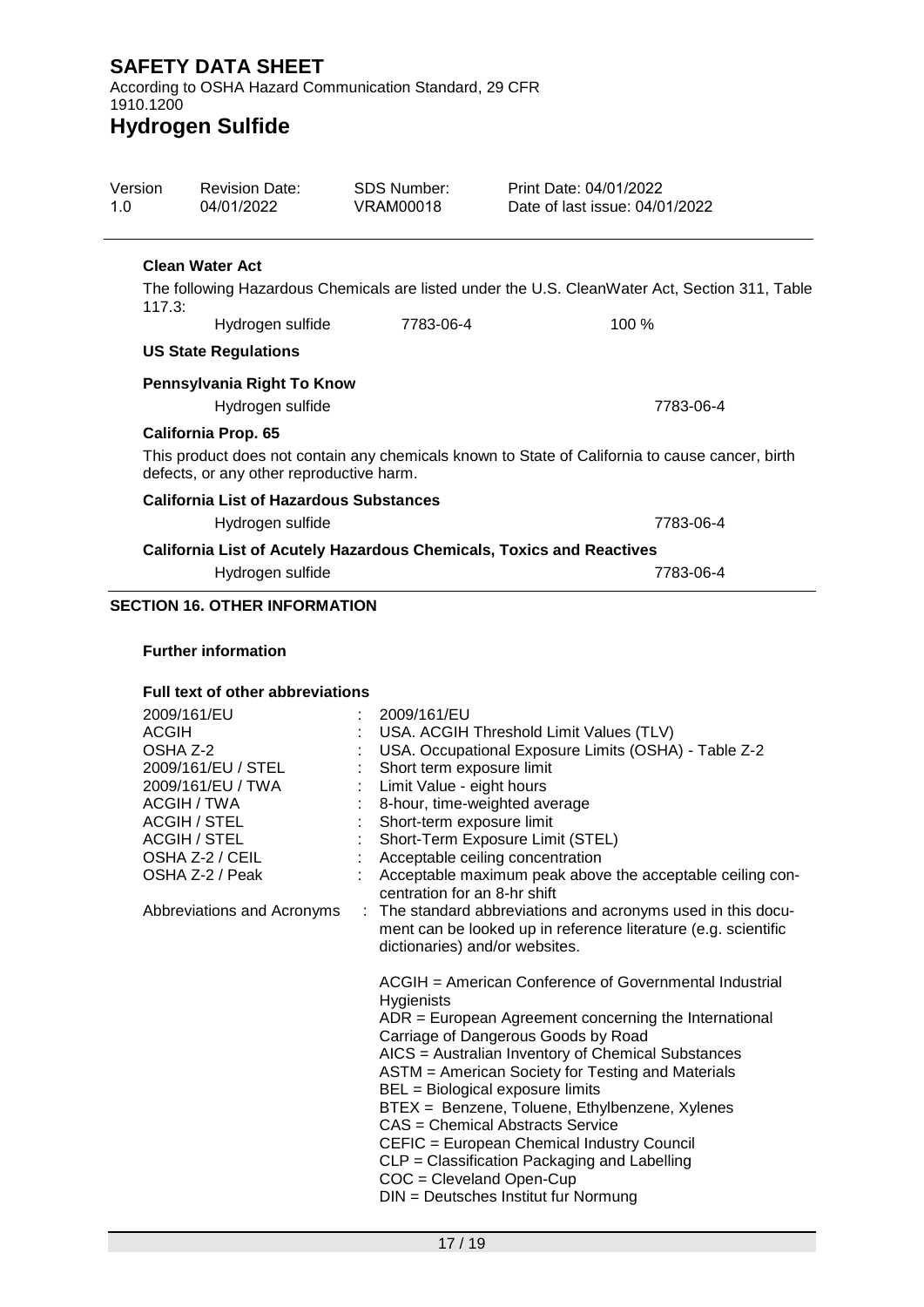According to OSHA Hazard Communication Standard, 29 CFR 1910.1200

| Version | <b>Revision Date:</b> | <b>SDS Number:</b>                                                                                                                                                                                                                                                                            | Print Date: 04/01/2022                                                                                                                                                                                                                                                                                                                                                                                                                                                                                                                                                                                                                                                                                                                                                                                                                                                                                                                                                                                                                                                                                                                                                                                                                                                                                                                                                                                                                                                                                                                                                                                                                                                                                                                                                        |
|---------|-----------------------|-----------------------------------------------------------------------------------------------------------------------------------------------------------------------------------------------------------------------------------------------------------------------------------------------|-------------------------------------------------------------------------------------------------------------------------------------------------------------------------------------------------------------------------------------------------------------------------------------------------------------------------------------------------------------------------------------------------------------------------------------------------------------------------------------------------------------------------------------------------------------------------------------------------------------------------------------------------------------------------------------------------------------------------------------------------------------------------------------------------------------------------------------------------------------------------------------------------------------------------------------------------------------------------------------------------------------------------------------------------------------------------------------------------------------------------------------------------------------------------------------------------------------------------------------------------------------------------------------------------------------------------------------------------------------------------------------------------------------------------------------------------------------------------------------------------------------------------------------------------------------------------------------------------------------------------------------------------------------------------------------------------------------------------------------------------------------------------------|
| 1.0     | 04/01/2022            | VRAM00018                                                                                                                                                                                                                                                                                     | Date of last issue: 04/01/2022                                                                                                                                                                                                                                                                                                                                                                                                                                                                                                                                                                                                                                                                                                                                                                                                                                                                                                                                                                                                                                                                                                                                                                                                                                                                                                                                                                                                                                                                                                                                                                                                                                                                                                                                                |
|         |                       | $EC = European Commission$<br>gy Of Chemicals<br><b>Chemical Substances</b><br>Inventory<br>Labelling of Chemicals<br>IL50 = Inhibitory Level fifty<br>$LL50 = Lethal$ Loading fifty<br><b>Pollution From Ships</b><br>served Effect Level<br>Substances<br>Chemicals<br>gerous Goods by Rail | DMEL = Derived Minimal Effect Level<br>DNEL = Derived No Effect Level<br>DSL = Canada Domestic Substance List<br>EC50 = Effective Concentration fifty<br>ECETOC = European Center on Ecotoxicology and Toxicolo-<br>ECHA = European Chemicals Agency<br>EINECS = The European Inventory of Existing Commercial<br>$EL50 =$ Effective Loading fifty<br>ENCS = Japanese Existing and New Chemical Substances<br>EWC = European Waste Code<br>GHS = Globally Harmonised System of Classification and<br>IARC = International Agency for Research on Cancer<br>IATA = International Air Transport Association<br>IC50 = Inhibitory Concentration fifty<br><b>IMDG</b> = International Maritime Dangerous Goods<br>INV = Chinese Chemicals Inventory<br>$IP346$ = Institute of Petroleum test method $N^{\circ}$ 346 for the<br>determination of polycyclic aromatics DMSO-extractables<br>KECI = Korea Existing Chemicals Inventory<br>LC50 = Lethal Concentration fifty<br>$LD50 = Lethal Does fifty per cent.$<br>LL/EL/IL = Lethal Loading/Effective Loading/Inhibitory loading<br>MARPOL = International Convention for the Prevention of<br>NOEC/NOEL = No Observed Effect Concentration / No Ob-<br>OE_HPV = Occupational Exposure - High Production Volume<br>PBT = Persistent, Bioaccumulative and Toxic<br>PICCS = Philippine Inventory of Chemicals and Chemical<br>PNEC = Predicted No Effect Concentration<br>REACH = Registration Evaluation And Authorisation Of<br>RID = Regulations Relating to International Carriage of Dan-<br>SKIN_DES = Skin Designation<br>STEL = Short term exposure limit<br>TRA = Targeted Risk Assessment<br>TSCA = US Toxic Substances Control Act<br>$TWA = Time-Weighted Average$<br>vPvB = very Persistent and very Bioaccumulative |